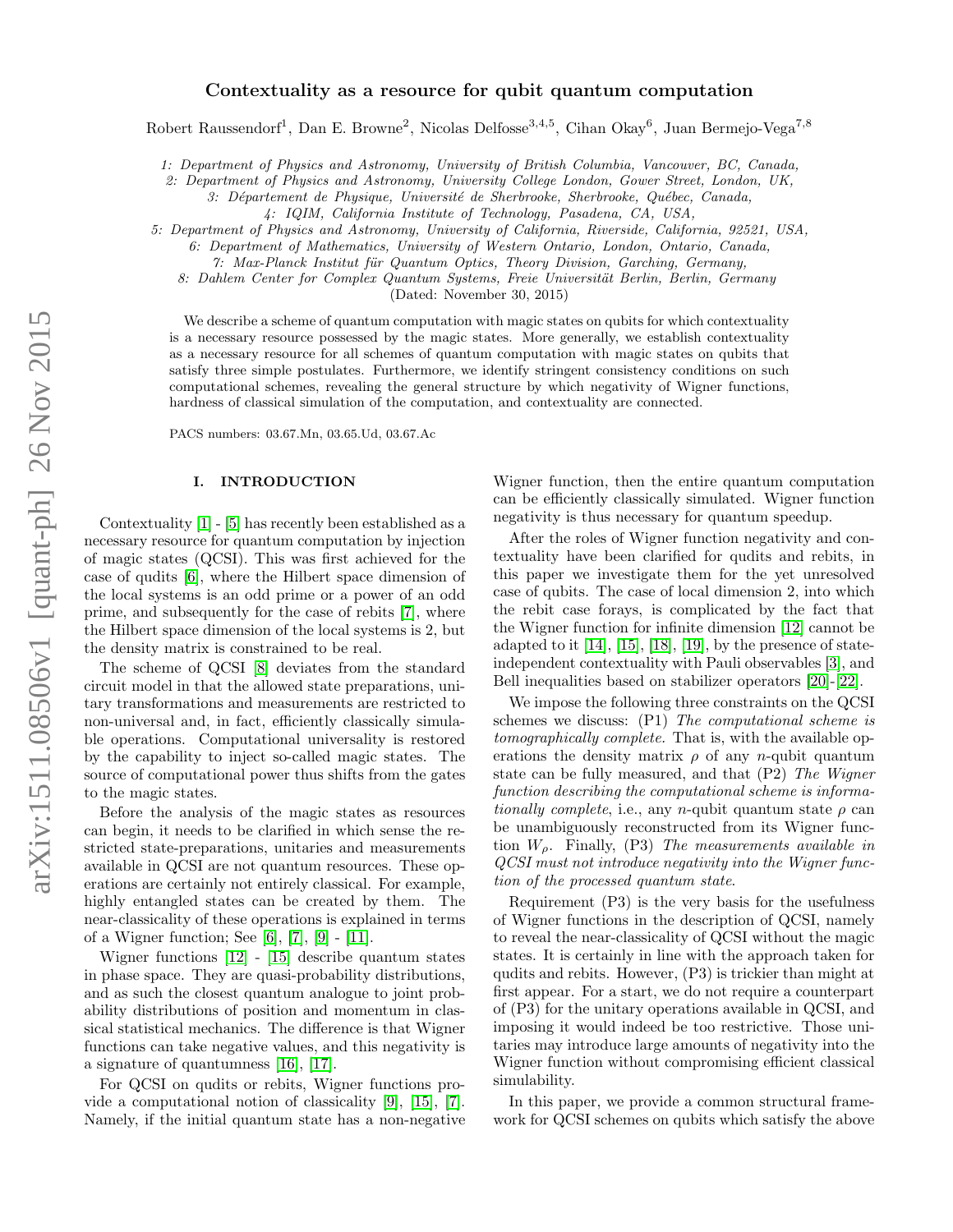postulates (P1) - (P3), and demonstrate that there are such QCSI schemes. For those, we establish contextuality in the magic states as a necessary quantum resource.

# II. RESULTS AND OUTLINE

#### <span id="page-1-0"></span>A. Summary of results

Our main results are the following:

- 1. For all QCSI schemes on qubits satisfying the postulates (P1)-(P3), for  $n \geq 2$  qubits, contextuality is necessary for quantum computational universality (Theorem [3\)](#page-13-0) and for speedup (Theorem [4\)](#page-14-0).
- 2. There is at least one family of QCSI schemes which satisfies the postulates (P1)-(P3).
- 3. For qubits, two notions of classicality in QCSI agree, namely the notion based on the existence of a non-contextual HVM and the notion based on efficient classical simulation by sampling (Theorem [4\)](#page-14-0).
- 4. For qubits, the unitary gates allowed in QCSI do in general not preserve positivity of Wigner functions and do not transform Wigner functions covariantly. This does not affect efficient classical simulability.
- 5. As for qudits, the Wigner function is a critical tool for endowing the operations of QCSI (not invoking magic states) with a notion of near-classicality.

The last three points require explanation. To begin, we observe that three notions of classicality are considered in the literature to describe the limitations of QCSI without magic states, namely (i) non-contextuality, (ii) efficient classical simulation by sampling from a nonnegative Wigner function [\[9\]](#page-20-5), and (iii) efficient classical simulation via the stabilizer formalism [\[23\]](#page-20-17).

Regarding point 3, for qudits in odd prime (power) dimension, the first two of these notions turn out to be the same [\[6\]](#page-20-2), and the third notion is strictly included [\[9\]](#page-20-5). There is thus a robust notion of classicality in QCSI.

For qubits, the situation is more complicated. For example, the phenomenon of state-independent contextuality w.r.t. Pauli observables [\[3\]](#page-20-14) arises, which is not present in qudits [\[24\]](#page-20-18). Also, classical simulability by sampling from a Wigner function is a more restricted notion of classicality than the existence of a non-contextual HVM.

To close the gap between those two notions of classicality, in Section VE we describe a general sampling algorithm which is based on an HVM rather than a nonnegative Wigner function. This algorithm has the same range of applicability as the non-contextual HVMs themselves. We thus find that the fundamental classical object, both from the perspective of non-contextuality and from the perspective of efficient classical simulation by sampling, is the non-contextual HVM, and not a positive Wigner function.

Regarding point 4, the situation is in stark contrast to the previously considered cases of qudits [\[9\]](#page-20-5) and rebits [\[7\]](#page-20-3), where the Wigner function in question is transformed covariantly and positivity is preserved. As a consequence, for all QCSI schemes on qubits where positivity of the Wigner function is indeed not preserved, positivity cannot be a sufficient resource for speedup (the question is presently open in the qudit case). After the above-mentioned general simulation algorithm based on an HVM, the failure of the considered Wigner functions to transform covariantly and to preserve positivity under the unitary QCSI-gates deals a second blow to the perceived centrality of Wigner functions for the description of QCSI [\[10\]](#page-20-19), [\[11\]](#page-20-6), [\[9\]](#page-20-5), [\[7\]](#page-20-3).

Regarding point 5, the above limitations notwithstanding, Wigner functions hold up as an organizing principle for near-classicality in QCSI. Specifically, the critical postulate (P3) is formulated in terms of a Wigner function, and this formulation remains adequate. That is, the Wigner function imposes the same constraints on the corresponding QCSI scheme as a more general noncontextual HVM. How can this be?

The answer to this question is that if an input state  $\rho$  can be described in terms of a non-contextual HVM, then it corresponds to an ensemble  $\mathcal{E}_{\rho}$  of states,

$$
\mathcal{E}_{\rho} = \{ (p_i, \rho_i), i \in \mathcal{I} \},
$$

such that there are Wigner functions  $W^{\gamma_i}$  with the property that  $W_{\rho_i}^{\gamma_i} \geq 0$ , for all  $i \in \mathcal{I}$ . (The set  $\mathcal{I}$  will be specified later.) The reason it remains meaningful to formulate the postulate (P3) in terms of Wigner functions is that for all the above  $W^{\gamma_i}$ ,  $i \in \mathcal{I}$ , the constraints placed by (P3) on the QCSI scheme in question are the same. This is explained in detail in Section [V F.](#page-15-0)

Remark: In our results on efficient simulation by sampling (Theorems [1](#page-8-0) and [4\)](#page-14-0), we assume the sampling sources as given, and only count the operational cost of processing the samples in the simulation. This assumption holds, for example, when each magic state injected to the computation has support only on a bounded number of qubits [\[9\]](#page-20-5), [\[7\]](#page-20-3). However, there is strong indication that probability distributions exist which can be efficiently prepared by quantum means but are hard to sample from classically [\[25\]](#page-20-20) - [\[30\]](#page-20-21). In view of those, Theorems [1](#page-8-0) and [4](#page-14-0) specify the computational cost of classical simulation relative to a sampling source, similar to the complexity of an algorithm relative to an oracle.

#### B. Relation to previous work

The role of positive Wigner functions for QCSI has previously been discussed in [\[10\]](#page-20-19), [\[11\]](#page-20-6), [\[9\]](#page-20-5) and [\[7\]](#page-20-3). Of those works, [\[10\]](#page-20-19), [\[11\]](#page-20-6) and [\[7\]](#page-20-3) address 2-level systems. In [\[10\]](#page-20-19) and [\[11\]](#page-20-6), multiple Wigner functions are considered simultaneously, and for (near-) classicality it is required that the processed quantum states are positive w.r.t. all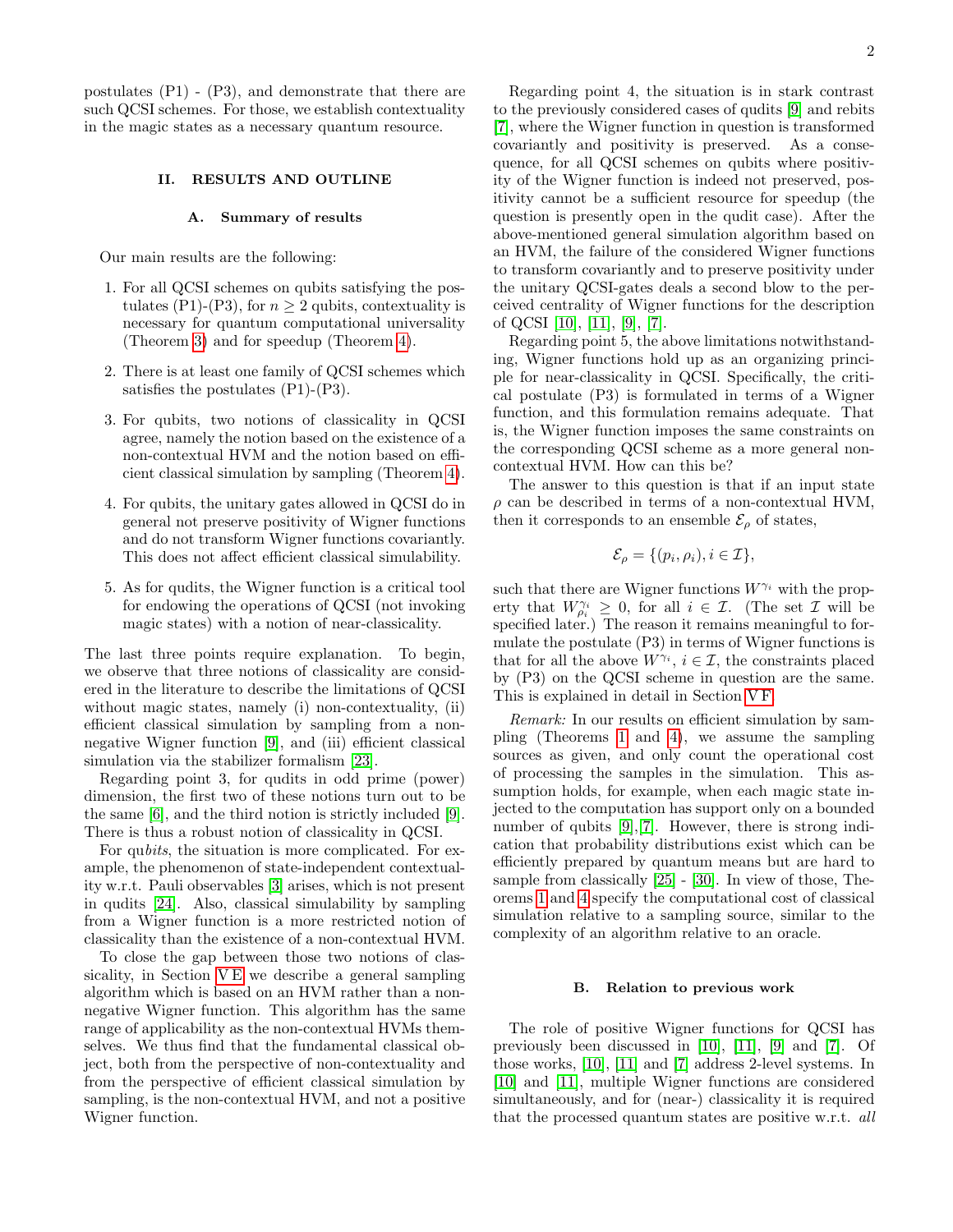those Wigner functions. This requirement severely limits the scope of the free operations of QCSI. By contrast, in our approach a sufficient requirement for near-classicality is that the initial state is positive w.r.t. a single Wigner function, and this requirement is relaxed even further (see the discussion in Section [II A,](#page-1-0) and Section [V F\)](#page-15-0).

From the perspective of Wigner functions, the present work is an extension of [\[9\]](#page-20-5) an [\[7\]](#page-20-3). In [\[9\]](#page-20-5), systems of qudits in odd prime power dimension are discussed. While [\[7\]](#page-20-3) addresses 2-level systems, the density matrices therein are constrained to be real. Here we lift that restriction.

The present work differs from all above works in one critical respect. Namely, in [\[10\]](#page-20-19), [\[11\]](#page-20-6), [\[9\]](#page-20-5) and [\[7\]](#page-20-3), positivity of the considered Wigner function is preserved under all operations of QCSI which do not invoke magic states. For the present discussion of qubits, this is not the case. Positivity of the Wigner function remains preserved under the measurements available in QCSI, but not necessarily under the unitaries.

From the perspective of contextuality, the present work is an extension of [\[6\]](#page-20-2) (qudits of odd prime power dimension) and [\[7\]](#page-20-3) (rebits). In [\[6\]](#page-20-2), contextuality was first established as a necessary resource for QCSI. The present work generalizes the approach of operational restrictions previously applied to the rebit case [\[7\]](#page-20-3). Here, those operational restrictions derive from the postulate (P3).

#### C. Outline

This paper is structured as follows. In Sections [III](#page-2-0) - [V](#page-11-0) we analyze the general structure of QCSI schemes defined by the postulates (P1) - (P3), and in Section [VI](#page-17-0) we explicitly construct a QCSI scheme on qubits for which contextuality in the magic states is a necessary quantum mechanical resource. Regarding the former part, in Section [III,](#page-2-0) we work out the implications of the postulates (P1) - (P3) for QCSI schemes. We give a prescription for how to construct QCSI schemes starting from the phase convention  $\gamma$  for the Heisenberg-Weyl operators. Section [IV](#page-8-1) discusses the role of Wigner functions for QCSI. In particular, we present an efficient classical simulation of QCSI for magic states with non-negative Wigner function (Algorithm 1). Section [V](#page-11-0) is on the role of contextuality. We show that state-independent contextuality is absent from all QCSI schemes satisfying the postulates (P1)- (P3), clarify the relation between Wigner function negativity and state-dependent contextuality, and establish the latter as a necessary resource for QCSI with magic states. Finally, we describe an efficient classical simulation algorithm for QCSI for magic states with a noncontextual HVM (Algorithm 2). It contains Algorithm 1 as a special case. We conclude in Section [VII.](#page-19-0)

# <span id="page-2-0"></span>III. COMPUTATIONAL SETTING AND CONSISTENCY CONDITIONS

In this section we demonstrate that, given the postulates (P1) - (P3), the choice of Wigner function largely determines the corresponding QCSI scheme. In Section [III A,](#page-2-1) we briefly review the model of QCSI. In Section [III B,](#page-2-2) we discuss the general concept of an operational restriction, how it overcomes the phenomenon of state-independent contextuality, and why that is necessary for establishing contextuality of the magic states as a resource for QCSI. In Sections [III C](#page-3-0)- [III E,](#page-5-0) we describe the the compatibility constraints between the constituents of QCSI. In Section [III F,](#page-7-0) we provide an algorithm for constructing the free part of the corresponding QCSI scheme, i.e. the allowed Clifford unitaries, Pauli measurements and stabilizer state preparations.

### <span id="page-2-1"></span>A. The computational setting

Every QCSI scheme consists of four constituents, namely (i) a set  $\Omega$  of states that can be prepared within the scheme (the "free" states), (ii) the set  $\mathcal O$  of observables which can be directly measured, and which in the present discussion always consists solely of Pauli operators, (iii) a group  $G$  of unitary gates (the "free gates"), typically taken as the Clifford group or a subgroup thereof, and (iv) the set  $M$  of magic states which render the scheme computationally universal. We thus denote a scheme of QCSI by the quadruple  $(0, G, \Omega, \mathcal{M})$ .

The first three of these four constituents are considered "free". The justification for this terminology is that quantum computations built solely from the free operations cannot have a quantum speedup. This nearclassicality of the free operations is made precise by an efficient classical simulation algorithm (see Section [IV\)](#page-8-1). It states that if the Wigner function of the initial quantum state  $\rho_{\text{in}}$  can be efficiently sampled from then so can the outcome distribution resulting from evolving  $\rho_{\text{in}}$  under the free unitary gates and measurements. This simulation result is the very justification for invoking a Wigner function in the description of QCSI.

#### <span id="page-2-2"></span>B. Operational restrictions

When transitioning from local systems of odd prime Hilbert space dimension (qudits) to local systems of Hilbert space dimension 2 (qubits), one encounters a new phenomenon: state-independent contextuality among Pauli-observables [\[3\]](#page-20-14), [\[24\]](#page-20-18). It is incompatible with viewing contextuality as a resource injected into the computation along with the magic states.

The reasons are two-fold. First, within the framework of QCSI, Pauli-measurements are supposed to be free, and if contextuality is already present in those operations, how can it be a resource? Perhaps even worse, for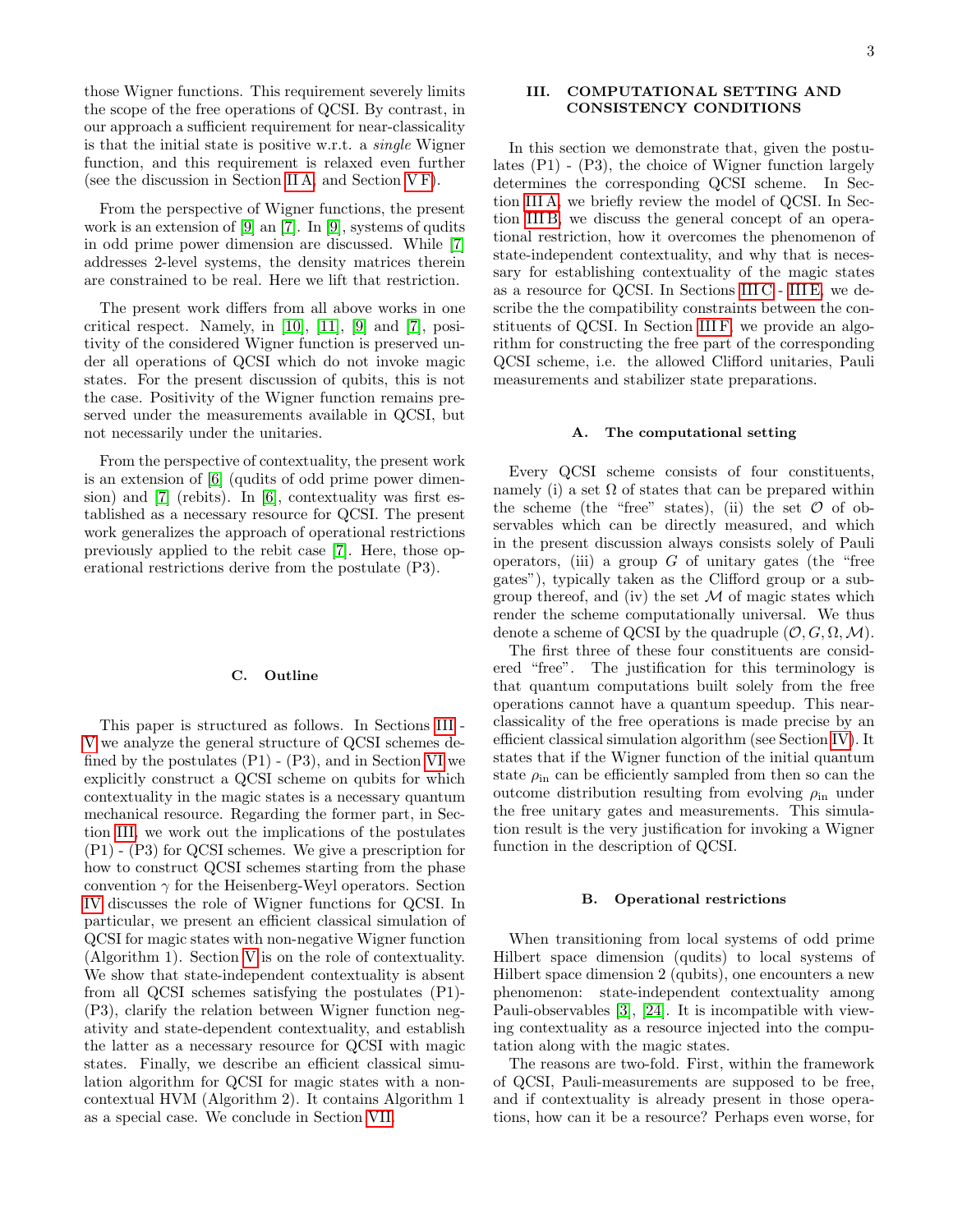

<span id="page-3-1"></span>FIG. 1: Mermin's square. For the restriction to CSS-ness preserving operations, the six observables in the top two rows are in the set  $O$  while the observables in the bottom row are in  $M$  but not in  $O$ . In rebit QCSI they can be measured individually but not jointly. The figure is adapted from [\[3\]](#page-20-14).

systems of two or more qubits, a contextuality witness can be constructed that classifies all quantum states of  $n \geq 2$  qubits as contextual [\[6\]](#page-20-2), including the completely mixed state. Again, how can contextuality be a resource if it is generic?

In this paper, the strategy for coping with state-indepenendent contextuality is to place operational restrictions on the Pauli observables that can be measured in a QCSI scheme. The very concept of QCSI already invokes the notion of an operational restriction, since the operations in QCSI are non-universal by design. Here, additional constraints are placed by the postulate (P3). The rebit case [\[7\]](#page-20-3) shall serve as a model scenario for the concept of operational restrictions, and we briefly review it for illustration.

Mermin's square embeds into real quantum mechanics (see Fig. [1\)](#page-3-1), and confining to rebit quantum states does therefore not remove state-independent all by itself. Rather, the following operational restriction is put in place. The directly measurable observables are restricted from the set of real Pauli operators to tensor products of Pauli operators  $Z_i$  only or  $X_i$  only. Accordingly, the free unitaries are restricted from all real Clifford gates to those which preserve the set of Calderbank-Shor-Steane (CSS) stabilizer states [\[31\]](#page-20-22),[\[32\]](#page-20-23).

Let us analyze the free measurements, for the case of  $n = 2$  rebits, with the CSS restriction. The set  $\mathcal O$  of directly measurable observables is

$$
\mathcal{O} = \{I, Z_1, Z_2, Z_1Z_2, X_1, X_2, X_1X_2\} \times \{\pm 1\}
$$

By directly measuring observables from the above set, measurement outcomes of further Pauli observables can be inferred. For example,  $X_1Z_2 \notin \mathcal{O}$ . Yet, a value for  $X_1Z_2$  can be inferred by measuring the commuting observables  $X_1$  and  $Z_2$  separately, and multiplying the outcomes. Applying this construction to all possible pairs of commuting observables in  $\mathcal{O}$ , we find the set M of observables whose value can be inferred, namely

$$
M = \mathcal{O} \cup \{X_1 Z_2, Z_1 X_2, Y_1 Y_2\} \times \{\pm 1\}.
$$

M is thus the set of all real and Hermitian two-qubit Pauli operators. By measurement of observables in the smaller set  $\mathcal O$  it is thus possible to fully reconstruct all two-rebit density operators.

The next question of interest is which Pauli operators can be measured jointly. For example, while both the observables  $X_1Z_2$  and  $Z_1X_2$  are in M and even though they commute, in rebit QCSI they cannot have their values inferred simultaneously. Inferring the value of  $X_1Z_2$ necessitates the physical measurement of the observables  $X_1$  and  $Z_2$ , and inferring the value for  $Z_1X_2$  requires the physical measurement of  $Z_1$  and  $X_2$ . However, the four observables  $X_1, Z_2, Z_1$  and  $X_2$  do not all commute. The measurement of  $Z_1$  and  $X_2$  to infer the outcome of  $Z_1X_2$ wipes out the value of  $X_1Z_2$ , and vice versa.

The fact that the observables  $X_1Z_2$  and  $Z_1X_2$  cannot have their values inferred simultaneously is critical for state-independent contextuality. Namely, the consistency constraint among measurement outcomes for observables in the bottom row of Mermin's square can no longer be experimentally checked, and is thus effectively removed from the square. As a consequence, the remaining available measurements can be described by a noncontextual hidden variable model (HVM). For example, the value assignment  $\lambda = 1$  for all observables in Mermin's square becomes consistent. In this way, by imposing an operational restriction, state-independent contextuality disappears from QCSI.

This concludes the review of the rebit case. In the subsequent sections we generalize the notions introduced above and apply them to a wider range of settings. As a final remark, earlier in this section we stated that the operational restrictions must obey certain consistency conditions. The above discussion points to two of them: To give rise to a tomographically complete scheme of QCSI on qubits, the set  $\mathcal O$  of directly measurable observables must be large enough for the derived set M to comprise all Pauli operators. At the same time,  $\mathcal O$  must be small enough to dispense with state-independent contextuality.

## <span id="page-3-0"></span>C. Consistency conditions on  $G$  and  $\Omega$

We now begin to describe the consistency conditions which must hold between the group  $G$  of free unitary gates in QCSI, the set  $\mathcal O$  of directly measurable observables, and the set  $\Omega$  of free states. We require that these constituents of QCSI satisfy two constraints, namely

<span id="page-3-2"></span>
$$
g^{\dagger}Og \in \mathcal{O}, \ \forall O \in \mathcal{O}, \forall g \in G, \tag{1}
$$

and

<span id="page-3-3"></span>
$$
g|\psi\rangle \in \Omega, \ \forall |\psi\rangle \in \Omega, \ \forall g \in G. \tag{2}
$$

Regarding Eq. [\(1\)](#page-3-2), if O can be measured, so can  $g^{\dagger}Og$ , namely by first applying  $q$ , then measuring  $O$  and then applying  $g^{\dagger}$ . Likewise, if  $|\psi\rangle$  can be prepared, so can  $g|\psi\rangle$ 

We regard the set  $\mathcal O$  of directly measurable observables as primary among the constituents of the free sector of QCSI, and define the group G of free gates and the set  $\Omega$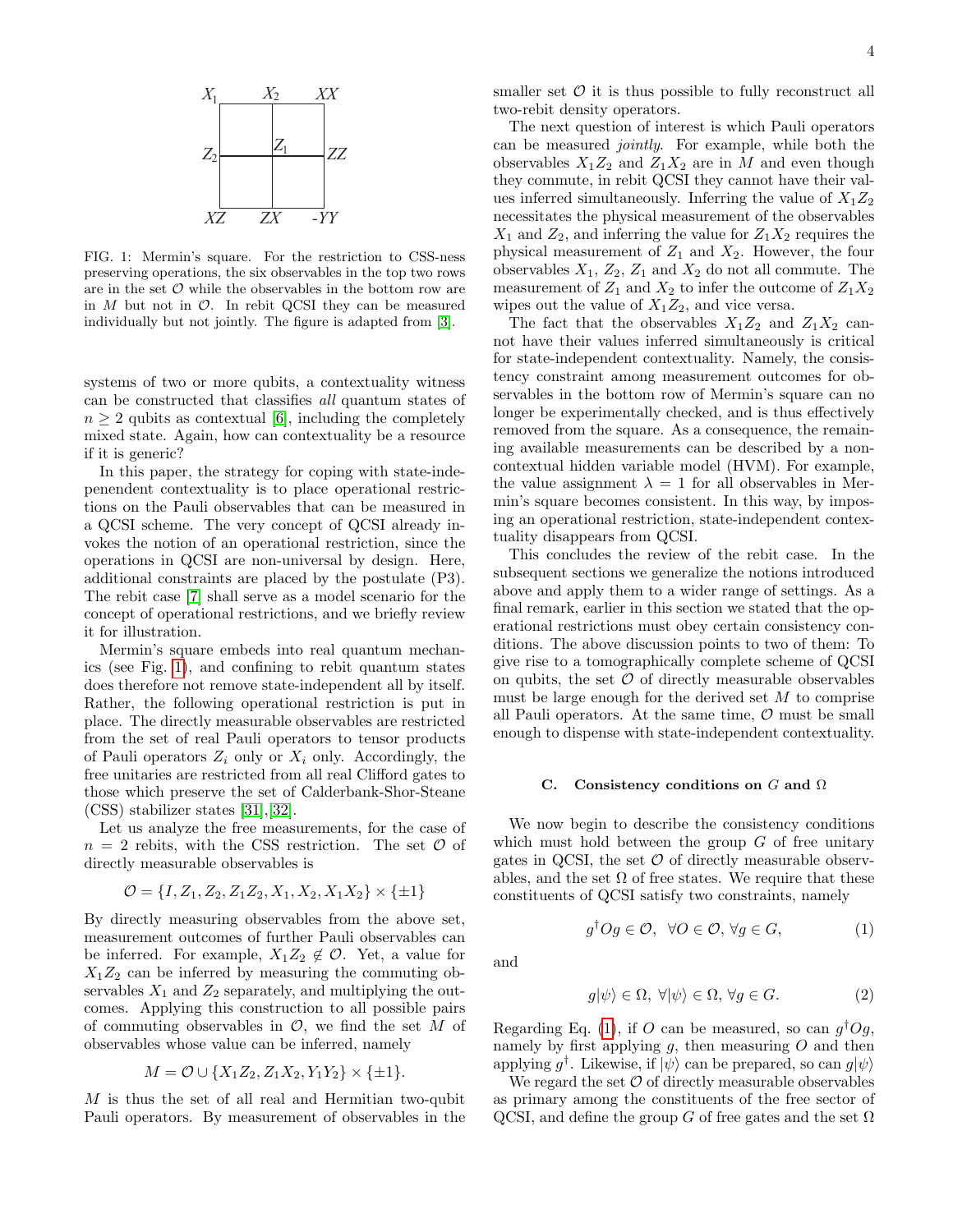of free states in reference to it. Namely, G is the largest subgroup of the *n*-qubit Clifford group  $Cl_n$  that satisfies the property Eq. [\(1\)](#page-3-2),

<span id="page-4-1"></span>
$$
G := \{ g \in Cl_n | g^\dagger O g \in \mathcal{O}, \forall O \in \mathcal{O} \}. \tag{3}
$$

The free states are those that can be prepared by measurement of observables in  $\mathcal{O}$ . All other states are considered resources, and must be provided externally if needed. That is,  $|\psi\rangle \in \Omega$  if and only if there exists an ordered set  $\mathcal{O}_{|\psi\rangle} \subset \mathcal{O}$  such that

<span id="page-4-0"></span>
$$
|\psi\rangle\langle\psi| \sim \left(\prod_{O \in \mathcal{O}_{|\psi\rangle}} \left[\frac{I \pm O}{2}\right] \right) (I/2^n). \tag{4}
$$

The projectors on the lhs. of Eq. [\(4\)](#page-4-0) do not necessarily commute. Their temporal order is specified by the ordering in J. The angular brackets denote superoperators. With Eq. [\(3\)](#page-4-1),  $\mathcal{P}_n \subset G$  always holds. Therefore, a totally depolarizing twirl may be implemented, producing  $I/2^n$ from any n-qubit state.

The free sector of a QCSI scheme is thus fully specified via Eqs. [\(3\)](#page-4-1) and [\(4\)](#page-4-0) by the set  $\mathcal O$  of directly measurable observables. In Section [III E](#page-5-0) we turn to the question of how  $\mathcal O$  itself is constructed.

In accordance with the programme outlined in Section [I,](#page-0-0) for the present purpose we enforce the additional requirement that

(P1) The available measurements are tomographically complete for n-qubit states.

#### D. Wigner functions

A Wigner function is a means of description of QCSIs. The reason for invoking Wigner functions is to characterize the near-classicality of the sector of free operations in QCSI. This proceeds by way of the efficient classical simulation algorithm described in Section [IV B.](#page-9-0)

The Wigner functions considered here are defined on a phase space  $V := \mathbb{Z}_2^n \times \mathbb{Z}_2^n$ , starting from the Heisenberg-Weyl operators

<span id="page-4-2"></span>
$$
T_{\mathbf{a}} = i^{\gamma(\mathbf{a})} Z(\mathbf{a}_Z) X(\mathbf{a}_X).
$$
 (5)

Therein,  $Z(\mathbf{a}_Z) := \bigotimes_{i=1}^n Z_i^{\mathbf{a}_{Z,i}}, X(\mathbf{a}_X) := \bigotimes_{i=1}^n X_i^{\mathbf{a}_{X,i}}.$ 

The possible phase conventions  $\gamma: V \longrightarrow \mathbb{Z}_4$  are constrained only by the requirement that all  $T_{a}$ ,  $a \in V$ , are Hermitian. As we show later, the QCSI schemes considered here and the Wigner functions describing them are both fully specified by  $\gamma$ .

We consider Wigner functions of the form  $W_\rho(\mathbf{u}) =$  $1/2^n \operatorname{Tr}(A_{\mathbf{u}}\rho)$ , for all  $\mathbf{u} \in V = \mathbb{Z}_2^{2n}$ , where  $A_{\mathbf{u}} = T_{\mathbf{u}} A_{\mathbf{0}} T_{\mathbf{u}}^{\dagger}$ ,

<span id="page-4-3"></span>
$$
A_0 = \frac{1}{2^n} \sum_{\mathbf{a} \in V} T_{\mathbf{a}}.\tag{6}
$$

This definition satisfies the minimal conditions re-quired of a Wigner function [\[13\]](#page-20-24), namely that (i)  $W$  is a quasi-probability distribution defined on a state space  $V = \mathbb{Z}_2^{2n}$ , (ii) W transforms covariantly under the Pauli group,  $W_{T_{\mathbf{a}}\rho T_{\mathbf{a}}^{\dagger}}(\mathbf{u}) = W_{\rho}(\mathbf{u}+\mathbf{a})$ , for all  $\mathbf{u}, \mathbf{a} \in V$ , and (iii) there is a suitable notion of marginals.

All previous works on the role of positive Wigner func-tions for QCSI—[\[10\]](#page-20-19), [\[11\]](#page-20-6), [\[9\]](#page-20-5), [\[7\]](#page-20-3)—are based on a particular family of Wigner functions for finite-dimensional state spaces introduced by Gibbons et al. [\[13\]](#page-20-24). This is, indirectly, also the case for the present Wigner function, and we therefore briefly describe its genealogy. Gibbons et al. introduced a family of Wigner functions for finite-dimensional state spaces based on the concepts of mutually unbiassed bases and lines in phase space. Among this family, for the special case of odd local dimension, Gross [\[14\]](#page-20-11) identified a Wigner function which is the most sensible finite-dimensional analogue of the infinite-dimensional case [\[12\]](#page-20-7). This Wigner function was written in the form of Eqs.  $(5),(6)$  $(5),(6)$  in [\[9\]](#page-20-5), with a special phase convention  $\gamma$ . For local Hilbert space dimension 2, this special function  $\gamma$  does not exist, and in the present approach  $\gamma$  is left as a parameter to vary. The freedom of choosing the function  $\gamma$  replaces the freedom of choosing quantum nets in [\[13\]](#page-20-24).

In addition to the above Properties (i) - (iii), the Wigner functions defined in Eqs. [\(5\)](#page-4-2), [\(6\)](#page-4-3) have two further relevant properties. First, for any pair  $\rho$  and  $\sigma$  of operators acting on the Hilbert space  $\mathbb{C}^{2^n}$ , it holds that

<span id="page-4-4"></span>
$$
\text{Tr}(\rho \sigma) = 2^n \sum_{\mathbf{u} \in V} W_{\rho}(\mathbf{u}) W_{\sigma}(\mathbf{u}). \tag{7}
$$

Second, for any admissible function  $\gamma$ , we have the following relation between a quantum state  $\rho$  and its Wigner functions  $W_{\rho}$ ,

$$
\rho = \sum_{\mathbf{u} \in V} W_{\rho}(\mathbf{u}) A_{\mathbf{u}}.
$$

Thus, the Wigner functions defined through Eqs. [\(5\)](#page-4-2) and [\(6\)](#page-4-3) all satisfy the constraint

(P2) Any *n*-qubit state  $\rho$  can be reconstructed from the corresponding Wigner function  $W_{\rho}$ .

There is an additional compatibility condition on the Wigner function W which has nothing to do with Wigner functions per se, but results from its intended use in the description of a QCSI scheme. Namely, the measurement of the observables in the set  $\mathcal O$  must not introduce negativity into a formerly non-negative Wigner function,

(P3) If 
$$
W_{\rho} \ge 0
$$
 then  $W_{\frac{I \pm O}{2}\rho} \frac{I \pm O}{2} \ge 0$ , for all  $O \in \mathcal{O}$ .

The motivation for enforcing property (P3) is that it gives rise to a notion of classicality based on efficient classical simulation of the free sector of QCSI, as will be discussed in Section [IV.](#page-8-1) This feature is shared with the previously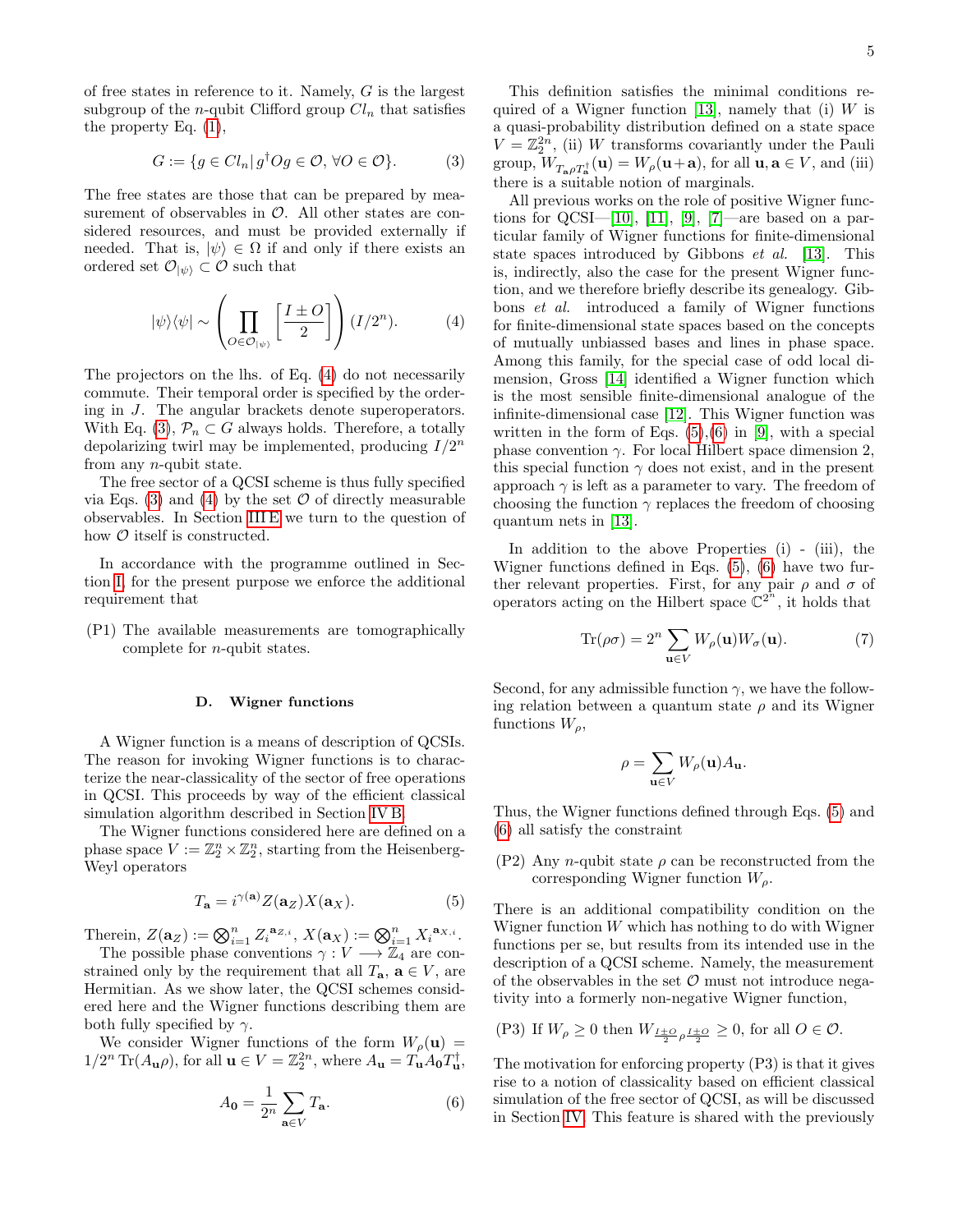discussed cases of qudits [\[9\]](#page-20-5), [\[6\]](#page-20-2) and rebits [\[7\]](#page-20-3). Positivity of a Wigner function is generally associated with classicality; however, we can not refer to this viewpoint for motivation. The reason is that we do not require a counterpart of (P3) for the free unitaries. The unitaries in G may introduce negativity into the Wigner function, without affecting efficient classical simulability.

An immediate consequence of Property (P3) is that all free states  $|\Psi\rangle \in \Omega$  are non-negatively represented by W. All free states  $|\Psi\rangle \in \Omega$  can be created from the completely mixed state  $I/2^n$ , by measurement of observables in  $\mathcal{O}$ , and  $W_{I/2^n} \geq 0$  for any  $\gamma$ . Then, with Property (P3),  $W_{|\Psi\rangle\langle\Psi|} \geq 0$ , for all  $|\Psi\rangle \in \Omega$ . By Eq. [\(2\)](#page-3-3), free states remain non-negatively represented upon action of free unitary gates  $g \in G$ .

#### <span id="page-5-0"></span>E. Two consistency conditions for the set  $\mathcal O$

The set  $\mathcal O$  of directly measurable observables is, in the present setting, always a set of Hermitian Pauli operators,

$$
\mathcal{O} = \{\pm T_{\mathbf{a}}, \mathbf{a} \in V_{\mathcal{O}}\},\
$$

where  $V_{\mathcal{O}}$  is a subset of  $V = (\mathbb{Z}_2)^{2n}$ .

In Section [III C](#page-3-0) we described how to construct the set  $\Omega$  of free states given the set  $\mathcal O$  of directly measurable observables. But how is the set  $\mathcal O$  itself constructed? To answer this question, we return to the function  $\gamma$  in Eq. [\(5\)](#page-4-2) from which everything follows in the present setting. The function  $\gamma: V \longrightarrow \mathbb{Z}_4$  specifies a function  $\beta: V \times V \longrightarrow \mathbb{Z}_4$  defined via

<span id="page-5-4"></span><span id="page-5-2"></span>
$$
T_{\mathbf{a}+\mathbf{b}} = i^{\beta(\mathbf{a},\mathbf{b})} T_{\mathbf{a}} T_{\mathbf{b}}.
$$
 (8)

The function  $\beta$  constrains the Pauli operators that can possibly be contained in the set  $\mathcal{O}$ . Namely, we have the following Lemma.

**Lemma 1** For any  $a \in V$ , the measurement of an observable  $\pm T_a$  does not introduce negativity into the Wigner function if and only if

<span id="page-5-1"></span>
$$
\beta(\mathbf{a}, \mathbf{b}) = 0, \ \forall \mathbf{b} \in V | [\mathbf{a}, \mathbf{b}] = 0. \tag{9}
$$

In Eq.  $(9)$ ,  $[\cdot, \cdot]$  is the symplectic bilinear form defined by  $[\mathbf{a}, \mathbf{b}] := \mathbf{a}_X \cdot \mathbf{b}_Z + \mathbf{a}_Z \cdot \mathbf{b}_X \mod 2$ , for all  $\mathbf{a}, \mathbf{b} \in V$ .

Proof of Lemma [1.](#page-5-2) "Only if": Assume that the condition Eq. [\(9\)](#page-5-1) does not hold, i.e., there exists a Pauli operator  $T_{\mathbf{b}}$  such that  $[\mathbf{a}, \mathbf{b}] = 0$  and  $\beta(\mathbf{a}, \mathbf{b}) \neq 0 = 2$ (Hermiticity).

Further assume that the system is in the mixed state  $(I - T_{\rm b})/2^n$ , which has non-negative W, and that  $T_{\rm a}$ is measured. W.l.o.g. assume that the outcome is -1. The resulting state is  $\rho = (I - T_{\mathbf{a}} - T_{\mathbf{b}} + T_{\mathbf{a}}T_{\mathbf{b}})/2^{n} =$  $(I - T_{\mathbf{a}} - T_{\mathbf{b}} - T_{\mathbf{a} + \mathbf{b}})/2^n$ . Thus,  $W_{\rho}(\mathbf{0}) = -2/4^n < 0$ . Thus, if  $\beta(\mathbf{a}, \mathbf{b}) \neq 0$  for some  $\mathbf{b} \in V$ , the measurement of

 $T_a$  can introduce negativity into Wigner functions, hence  $\pm T_a \notin \mathcal{O}$ . Negation of this statement proofs the result.

"If": We assume that the Wigner function  $W_{\rho}$  of the state  $\rho$  before the measurement is non-negative,

$$
W_{\rho}(\mathbf{u}) \ge 0, \ \forall \mathbf{u} \in V,
$$

and that the measured observable  $T_a$  is such that  $\beta(\mathbf{a}, \mathbf{b}) = 0$ , for all  $\mathbf{b} \in V$ . The state  $\rho'$  after the measurement of the observable  $T_a$  with outcome  $s \in \{0,1\}$ is  $\rho' \sim \frac{I + (-1)^s T_a}{2} \rho \frac{I + (-1)^s T_a^{\dagger}}{2}$ , and the value of the corresponding Wigner function at the phase space point  $\mathbf{u} \in V$ is

<span id="page-5-3"></span>
$$
p_{\mathbf{a}}(s)W_{\rho'}(\mathbf{u}) = \frac{1}{2^n} \text{Tr}\left(\frac{I + (-1)^s T_{\mathbf{a}}^\dagger}{2} A_{\mathbf{u}} \frac{I + (-1)^s T_{\mathbf{a}}}{2} \rho\right). \tag{10}
$$

Therein,  $p_{\mathbf{a}}(s)$  is the probability of obtaining the outcome s in the measurement of  $T_a$ . Now,

$$
\frac{I + (-1)^{s}T_{\mathbf{a}}^{\dagger}}{2} A_{\mathbf{u}} \frac{I + (-1)^{s}T_{\mathbf{a}}}{2} =
$$
\n
$$
= \frac{I + (-1)^{s}T_{\mathbf{a}}^{\dagger}}{2} \left( \frac{1}{2^{n}} \sum_{\mathbf{b} \in V} (-1)^{[\mathbf{u}, \mathbf{b}]} T_{\mathbf{b}} \right) \frac{I + (-1)^{s}T_{\mathbf{a}}}{2}
$$
\n
$$
= \frac{I + (-1)^{s}T_{\mathbf{a}}}{2} \left( \frac{1}{2^{n}} \sum_{\mathbf{b} \in V | [\mathbf{b}, \mathbf{a}] = 0} (-1)^{[\mathbf{u}, \mathbf{b}]} T_{\mathbf{b}} \right)
$$
\n
$$
= \frac{1}{2^{n+1}} \sum_{\mathbf{b} \in V | [\mathbf{b}, \mathbf{a}] = 0} (-1)^{[\mathbf{u}, \mathbf{b}]} (T_{\mathbf{b}} + (-1)^{s}T_{\mathbf{a}} T_{\mathbf{b}})
$$
\n
$$
= \frac{1}{2^{n+1}} \sum_{\mathbf{b} \in V | [\mathbf{b}, \mathbf{a}] = 0} (-1)^{[\mathbf{u}, \mathbf{b}]} (T_{\mathbf{b}} + (-1)^{s}T_{\mathbf{a} + \mathbf{b}})
$$
\n
$$
= \frac{1}{2^{n+1}} \sum_{\mathbf{b} \in V | [\mathbf{b}, \mathbf{a}] = 0} (-1)^{[\mathbf{u}, \mathbf{b}]} (1 + (-1)^{s + [\mathbf{a}, \mathbf{u}]}) T_{\mathbf{b}}
$$
\n
$$
= \frac{\delta_{s, [\mathbf{a}, \mathbf{u}]}}{2^{n}} \sum_{\mathbf{b} \in V | [\mathbf{b}, \mathbf{a}] = 0} (-1)^{[\mathbf{u}, \mathbf{b}]} T_{\mathbf{b}}
$$
\n
$$
= \frac{\delta_{s, [\mathbf{a}, \mathbf{u}]} (A_{\mathbf{u}} + A_{\mathbf{u} + \mathbf{a}}).
$$

Above, we have used the assumption that  $\beta(\mathbf{a}, \mathbf{b}) = 0$ for all  $\mathbf{b} \in V$  when transitioning from line 4 to line 5. Applying the result to Eq. [\(10\)](#page-5-3) we find that

<span id="page-5-5"></span>
$$
p_{\mathbf{a}}(s)W_{\rho'}(\mathbf{u}) = \frac{\delta_{s,[\mathbf{a},\mathbf{u}]}}{2} \big(W_{\rho}(\mathbf{u}) + W_{\rho}(\mathbf{u} + \mathbf{a})\big). \tag{11}
$$

By assumption, the r.h.s. is always non-negative. For the outcome s to possibly occur, it is required that  $p_a(s) > 0$ . Hence,  $W_{\rho}(\mathbf{u}) \geq 0$ , for all  $\mathbf{u} \in V$ .  $\Box$ 

Example: To illustrate the usefulness of Lemma [1,](#page-5-2) consider the following choice for  $\gamma$ . For brevity, we restrict to two rebits.  $W^{\gamma}$  is specified by

$$
A_0^{\gamma} = \frac{1}{4}(I - Z_1 + Z_2 + Z_1Z_2 - X_1 + X_2 + X_1X_2 + X_1Z_2 + Z_1X_2 - Y_1Y_2).
$$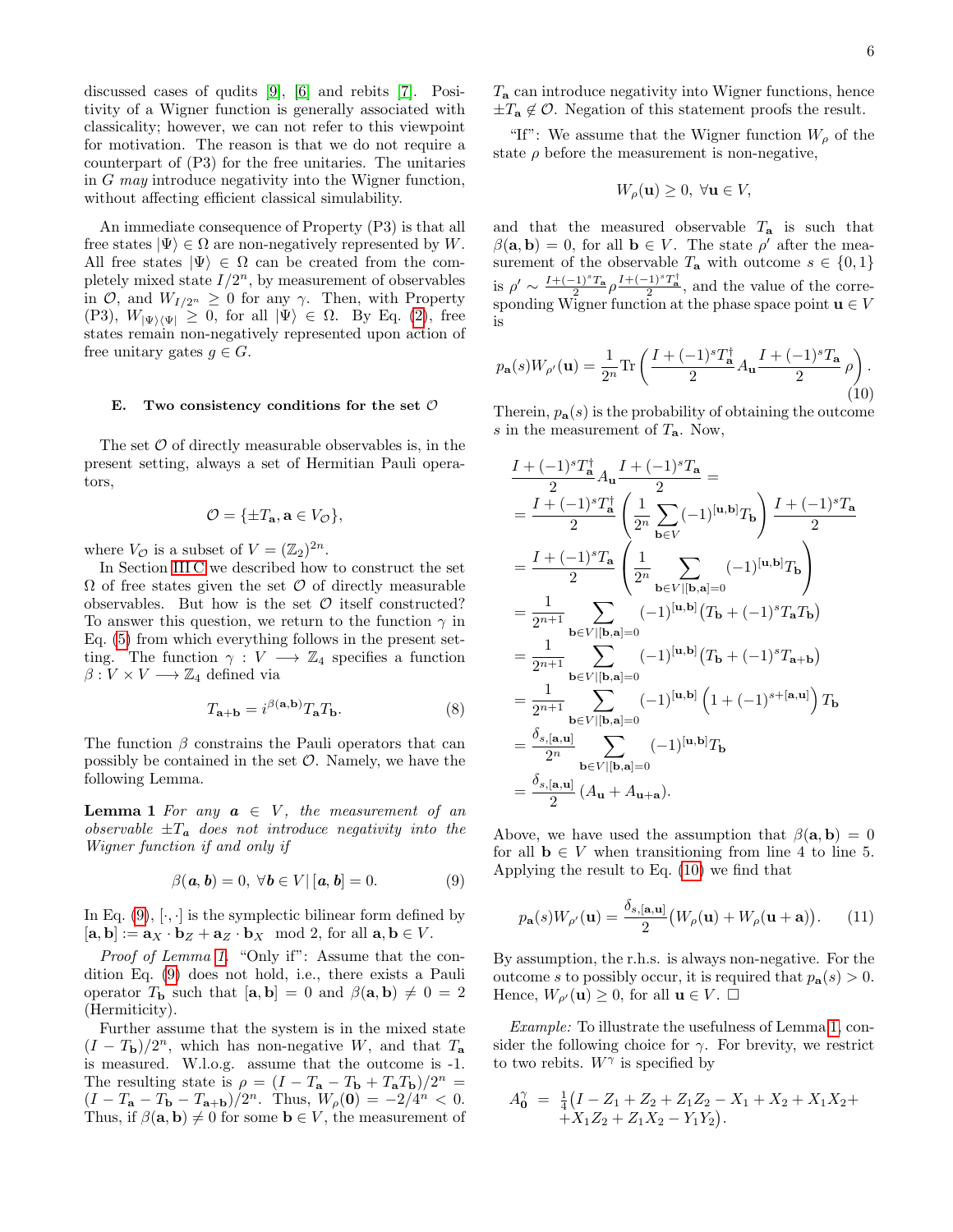

it is evident that every observable  $T_a$  is part of at least one commuting triple with  $\beta \neq 0$ . Hence, apart from the identity, no observable is in  $\mathcal{O}$ , i.e.,  $\mathcal{O} = \{I\}$ . The corresponding QCSI scheme is thus the exact opposite of tomographically complete: Nothing can be measured at all! We find that not for every function  $\gamma$  the Wigner function  $W^{\gamma}$  can be paired with a matching QCSI scheme.

<span id="page-6-0"></span>For further illustration of Lemma [1,](#page-5-2) we have the following implication.

Lemma 2 Consider a Wigner function as defined in Eqs. [\(6\)](#page-4-3), [\(5\)](#page-4-2), for  $n \geq 2$  qubits. Then, there always exists a Pauli observable whose measurement does not preserve positivity.

Thus, no QCSI scheme in which all Pauli observables are directly measurable can satisfy the property (P3). The original QCSI scheme [\[8\]](#page-20-4) on qubits is one of those schemes, and it is therefore out of scope of the present analysis.

Proof of Lemma [2.](#page-6-0) Consider Mermin's square as displayed in Fig. [1.](#page-3-1) Irrespective of the sign conventions of the Pauli observables contained in it, there is always at least one context with  $\beta = 2$ . Thus, by Lemma [1,](#page-5-2) for  $n > 2$  the measurement of at least three Pauli observables introduces negativity into the Wigner function.  $\Box$ 

Returning to the question of which constraints exist for possible sets  $\mathcal O$  of directly measurable observables, there is one more. It stems from the requirement of tomographic completeness of QCSI.

**Definition 1**  $M = \{\pm T_a | a \in V_M\}$  is the set of Pauli observables whose value can be inferred from a single copy of the given quantum state, by measurement of other Pauli observables and classical post-processing.

The set  $M$  is typically larger than the set  $\mathcal O$  of observables which can be directly measured. This was illustrated by an example in Section [III B,](#page-2-2) namely  $\mathcal{O} = \{I, X_1, Z_2\},\$  $M = \mathcal{O} \cup \{X_1 Z_2\}$ . We now provide a general characterization of the set  $M$  generated by the set  $\mathcal{O}$ .

**Lemma 3** For any  $\gamma$ , the set  $V_M$  has the properties that (i)  $V_{\mathcal{O}} \subseteq V_M$ , and (ii) for any  $\mathbf{a} \in V_{\mathcal{O}}$ ,  $\mathbf{b} \in V$  with  $[a, b] = 0$ , it holds that  $a + b \in V_M$  if and only if  $b \in V_M$ .

Proof of Lemma [3.](#page-6-1) Property (i) merely states that what can be directly measured can have its value inferred. Regarding (ii), the observable  $T_{\mathbf{a}+\mathbf{b}}$  has its value inferred as follows. First,  $T_a \in \mathcal{O}$  is measured directly. Then, the procedure for inferring the value of  $T_{\mathbf{b}}$  is applied. Since  $T_a$  commutes with  $T_b$ , the former measurement doesn't interfere with the latter, and  $\mu(T_aT_b) = \mu(T_a)\mu(T_b)$ . Fi-nally, with Eq. [\(9\)](#page-5-1),  $\mu(T_{\mathbf{a}+\mathbf{b}}) = \mu(T_{\mathbf{a}})\mu(T_{\mathbf{b}})$ . Thus, if  $\mathbf{b} \in V_M$  then  $\mathbf{a} + \mathbf{b} \in V_M$ . The reverse direction holds by symmetry in  $\mathbf{b} \longleftrightarrow \mathbf{a} + \mathbf{b}$ .  $\Box$ 

*Example.* Assume that  $X_1, Z_2, Y_1Y_2 \in \mathcal{O}$ . The outcome of the observable  $Z_1X_2$  can then be inferred by measurement, i.e.  $Z_1X_2 \in M$ . The procedure for the measurement of the observable  $Z_1X_2$ , given the above set  $\mathcal O$  of directly measurable observables, is the following. First, the observable  $Y_1Y_2$  is measured, and second the commuting observables  $X_1$  and  $Z_2$  are measured. The measurement outcome  $\mu(Z_1X_2) \in \{\pm 1\}$  then is

$$
\mu(Z_1 X_2) = \mu(Y_1 Y_2)\mu(X_1)\mu(Z_2).
$$

The key point of this example is that not all pairs among the measured Pauli observables  $X_1$ ,  $Z_2$  and  $Y_1Y_2$  commute; yet in the above expression for  $\mu(Z_1X_2)$  we treated them as if they did. How is that possible?

Since  $Y_1Y_2$  does not commute with  $X_1$  and  $Z_2$ , the measurements of  $X_1$  and  $Z_2$  after the measurement of  $Y_1Y_2$ —if taken separately—do not reveal any information about the initial state. Individually, their outcomes are completely random, whatever the state prior to the  $Y_1Y_2$ -measurement is. However,  $X_1$  and  $Z_2$  mutually commute, and hence the separate measurement of  $X_1$  and  $Z_2$  implies a valid measurement outcome for the correlated observable  $X_1Z_2$ , namely  $\mu(X_1Z_2)$  =  $\mu(X_1)\mu(Z_2)$ . Furthermore, since  $X_1Z_2$  does commute with  $Y_1Y_2$ ,  $\mu(X_1)\mu(Z_2)$  represents the outcome of a  $X_1Z_2$ -measurement on the initial state, and  $\mu(Z_1X_2)$  =  $\mu(Y_1Y_2)\mu(X_1Z_2) = \mu(Y_1Y_2)\mu(X_1)\mu(Z_2)$ , as claimed.

Let us now verify that  $Z_1X_2 \in M$  follows from the properties established in Lemma [3.](#page-6-1) First, with Prop-erty (i) of Lemma [3,](#page-6-1)  $X_1 \in \mathcal{O}$  implies  $X_1 \in M$ . Then, using Property (ii) with  $X_1 \in M$ ,  $Z_2 \in \mathcal{O}$ , it follows that  $X_1Z_2 \in M$ . Finally, again with Property (ii), since  $Y_1Y_2 \in \mathcal{O}$  and  $X_1Z_2 \in M$ , it follows that  $Z_1X_2 \in M$ .

We note that the above procedure of inferring measurement outcomes by the physical measurement of noncommuting observables is reminiscent of the syndrome measurement in subsystem codes [\[33\]](#page-20-25), [\[34\]](#page-20-26), with the Bacon-Shor code [\[35\]](#page-20-27), [\[36\]](#page-20-28) and topological subsystem codes [\[37\]](#page-20-29) as prominent examples.

Back to the general scenario, an observable  $T_a$  can have its value inferred, i.e.,  $T_a \in M$ , if there exists a resolution

<span id="page-6-2"></span>
$$
\mathbf{a} = \mathbf{a}_1 + (\mathbf{a}_2 + (\mathbf{a}_3 + ...(\mathbf{a}_{N-1} + \mathbf{a}_N) ...)), \qquad (12)
$$

<span id="page-6-1"></span>where all  $\mathbf{a}_i \in V_{\mathcal{O}}$ , and

$$
\left[\mathbf{a}_{i}, \sum_{j=i+1}^{N} \mathbf{a}_{j}\right] = 0, \ \forall i = 1,.., N-1.
$$
 (13)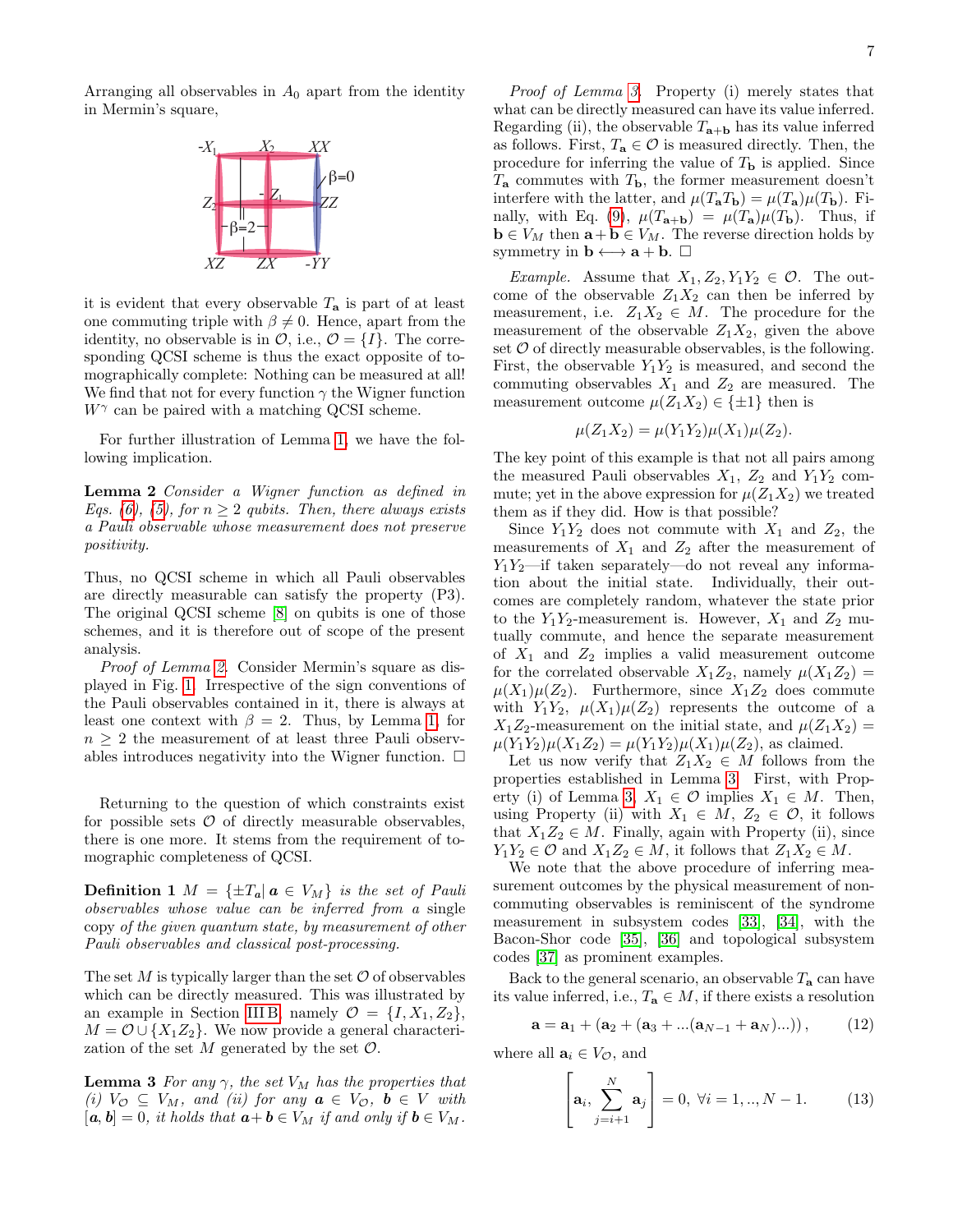The resolution Eq. [\(12\)](#page-6-2) of a represents a measurement sequence for inferring the value of  $T_a$ , starting with the measurement of  $a_1$  and ending with the measurement of  $\mathbf{a}_N$ . The inferred value is  $\lambda(T_{\mathbf{a}}) = \prod_{i=1}^N \lambda(T_{\mathbf{a}_i}).$ 

In addition, we observe that Lemma [3](#page-6-1) can be turned into a procedure for finding  $V_M$  given  $V_Q$  as a generating set. The procedure is the following.

- 1. Set  $V_M := V_{\mathcal{O}}$ . Then repeat the subsequent steps 2 and 3 until  $V_M$  saturates:
- 2. Construct the set

 $\Delta V_M := \{ \mathbf{a} + \mathbf{b} \vert \, \mathbf{a} \in V_{\mathcal{O}}, \mathbf{b} \in V_M, [\mathbf{a}, \mathbf{b}] = 0 \}.$ 

<span id="page-7-4"></span>3. Update  $V_M \longrightarrow V_M \cup \Delta V_M$ .

Since  $V_M \subseteq V$  is finite, this algorithm always terminates.

The condition (P1) of tomographic completeness reads

<span id="page-7-1"></span>
$$
V_M = V.\t\t(15)
$$

(14)

Thus far, we have identified two constraints on the set  $\mathcal O$ of directly measurable observables, Eq. [\(9\)](#page-5-1) and Eq. [\(15\)](#page-7-1). Eq. [\(9\)](#page-5-1) is the necessary and sufficient condition for the measurement of the observable  $T_a$  to not introduce negativity into a non-negative Wigner function. Eq. [\(15\)](#page-7-1) is the necessary and sufficient condition for tomographic completeness. Eqs. [\(9\)](#page-5-1), [\(15\)](#page-7-1) thus represent the requirements  $(P1)$  and  $(P3)$ .

In the following, we will be mostly interested in the non-extendable solutions  $\mathcal O$  of Eqs. [\(9\)](#page-5-1) and [\(15\)](#page-7-1).

**Definition 2** A set  $\mathcal O$  of directly measurable observables is consistent if it satisfies Eqs.  $(9)$  and  $(15)$ . A consistent  $set \mathcal{O}$  is non-extendable if no consistent set  $\mathcal{O}'$  exists such that  $\mathcal{O} \subsetneq \mathcal{O}'$ .

<span id="page-7-2"></span>**Lemma 4** For any given function  $\gamma$ , if Eqs. [\(9\)](#page-5-1), [\(15\)](#page-7-1) have a solution, then the non-extendable solution is unique. It is

<span id="page-7-3"></span>
$$
\mathcal{O}_{max} = \{ \pm T_a, \ a \in V \, | \, \beta(a, u) = 0, \ \forall u \in V_a \}, \qquad (16)
$$

with  $V_a := \{ \mathbf{u} \in V | [\mathbf{a}, \mathbf{u}] = 0 \}.$ 

*Remark:* At least for some  $\gamma$ , already the consistent set  $\mathcal O$  is unique, without requiring non-extendability to begin with. Section VIB presents an example.

Proof of Lemma [4.](#page-7-2) First, we show that for any consistent  $\mathcal{O}'$  it holds that  $\mathcal{O}' \subseteq \mathcal{O}_{\max}$ .

The proof is indirect. Assume there exists a consistent set  $\mathcal{O}'$  such that  $\mathcal{O}' \not\subseteq \mathcal{O}_{\text{max}}$ . Then there exists an  $\mathbf{a} \in V$ such that  $T_a \in \mathcal{O}'$  and  $T_a \notin \mathcal{O}_{\text{max}}$ . Then, by the defi-nition Eq. [\(16\)](#page-7-3) of  $\mathcal{O}_{\text{max}}$ , there exists a  $\mathbf{u} \in V$  such that  $[\mathbf{a}, \mathbf{u}] = 0$  and  $\beta(\mathbf{a}, \mathbf{u}) \neq 0$ . Then, with Lemma [1,](#page-5-2) the measurement of  $T_a$  has the power to introduce negativity into previously non-negative Wigner functions. Contradiction. Thus, if  $\mathcal{O}_{\text{max}}$  is consistent, then it is the unique non-extendable consistent set.

Second, we show that if there is any consistent set  $\mathcal{O}'$ , then  $\mathcal{O}_{\text{max}}$  is consistent.

The set  $\mathcal{O}_{\text{max}}$  satisfies Property (P3) by construction, cf. Lemma [1.](#page-5-2) The only way for it to fail consistency is by failing Property (P1) of tomographic completeness, cf. Eq. [\(15\)](#page-7-1). Assume it does fail Eq. [\(15\)](#page-7-1), i.e.,  $V_M(\mathcal{O}_{\text{max}}) \subsetneq V$ . Then, since every consistent solution  $\mathcal{O}'$  has the property  $\mathcal{O}' \subseteq \mathcal{O}_{\text{max}}$ , with Eq. [\(14\)](#page-7-4) it follows that  $V_M(\mathcal{O}') \subseteq V_M(\mathcal{O}_{\text{max}})$ . Hence,  $V_M(\mathcal{O}') \subsetneq V$ , obstructing consistency. Thus, if  $\mathcal{O}_{\text{max}}$  is not consistent, then no consistent set  $\mathcal{O}'$  exists.

Chaining the above two statements together, if a consistent set  $\mathcal{O}'$  exists, then  $\mathcal{O}_{\text{max}}$  is consistent, and then it is the unique non-extendable consistent set.  $\square$ 

Finally, we introduce a generalization of the set M of Pauli observables whose value can be inferred. Namely, we denote by  $C, C \subset M$ , a set of observables whose value can be inferred jointly in QCSI. For short, we call such a set  $C$  a "set of jointly measurable observables".

<span id="page-7-6"></span>**Definition 3** A set  $C, C \subset M$ , of commuting Pauli observables is jointly measurable if the outcomes for all observables in C can be simultaneously inferred from measurement of observables in  $\mathcal O$  on a single copy of the given quantum state ρ.

The sets C of simultaneously measurable observables will become important in Section [V C,](#page-12-0) where we discuss the relation between contextuality and negativity of Wigner functions.

Some examples for possible sets C are (i)  $C = \{O\}$ , for any  $O \in M$ , (ii) any commuting subset of  $O$ , and (iii)  $C = \{A, B, AB\}$ , for  $A \in M$ ,  $B \in \mathcal{O}$  and  $[A, B] = 0$ .

We have the following characterization of the sets C of simultaneously measurable observables.

Lemma 5 Consider a set C of simultaneously measurable observables, and  $T_a, T_b \in C$ . Then,  $T_{a+b} = T_a T_b$ .

We postpone the proof of Lemma [5](#page-7-5) until Section [V B.](#page-11-1)

## <span id="page-7-5"></span><span id="page-7-0"></span>F. Constructing QCSI schemes from  $\gamma$

As stated above, for any QCSI scheme on qubits we require that the available measurements are tomographically complete, cf. (P1), and that the allowed Pauli measurements do not introduce negativity into the Wigner function, cf. (P3). These two requirements are potentially at tension. The first requirement is easier to satisfy for large sets  $\mathcal O$  of directly measurable observables, whereas the second requirement is easier to satisfy for a small such set. It is not a priori clear that a set  $\mathcal O$  exists which satisfies both requirements.

Once  $\gamma$  is given, the Wigner function and the free sector of the corresponding non-extendable QCSI scheme are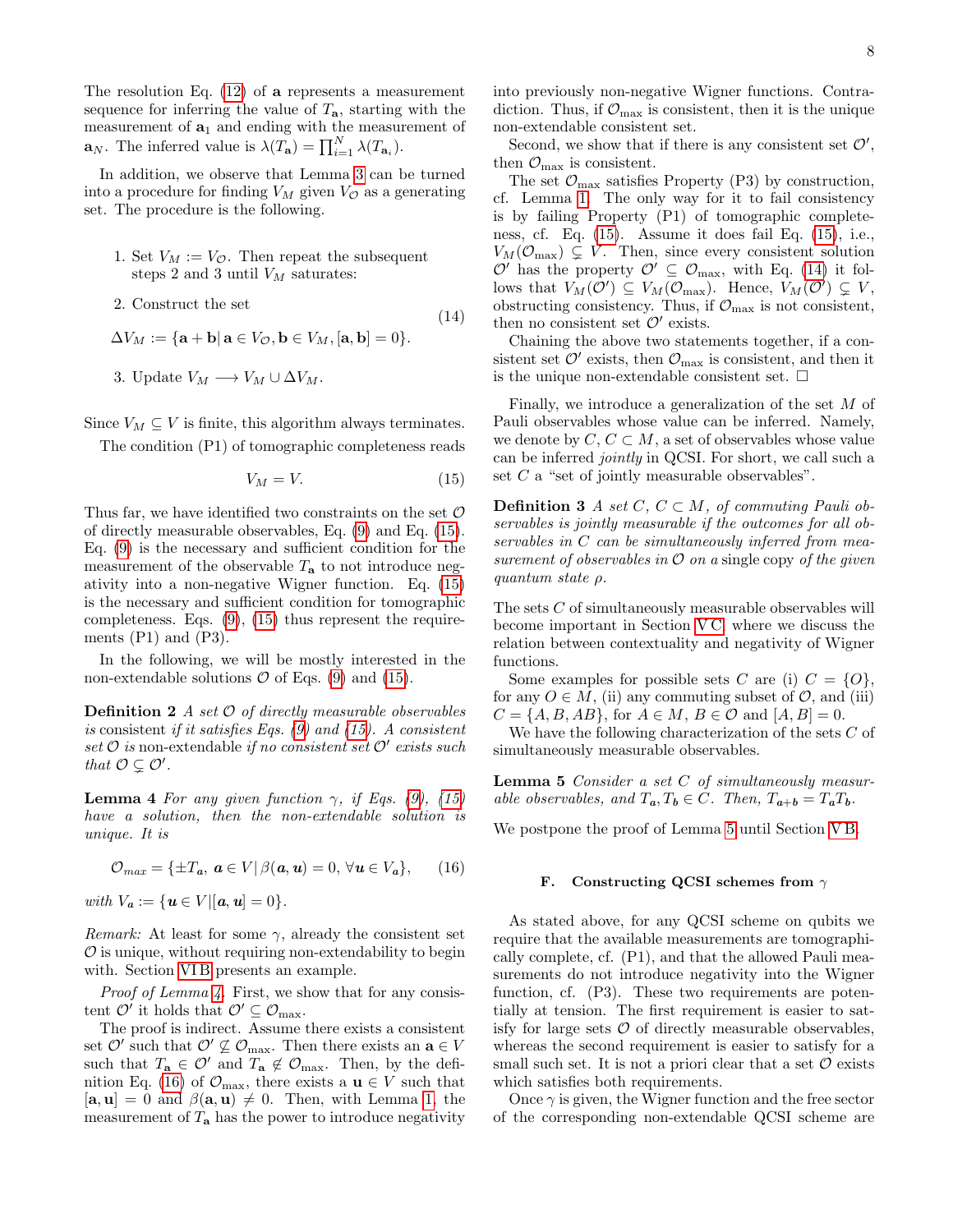fully specified. They are obtained through the following steps:

- 1. Construct the Wigner function  $W$  via its definition Eqs.  $(5)$ ,  $(6)$ .
- 2. Compute the function  $\beta$  defined in Eq. [\(8\)](#page-5-4) from the function  $\gamma$ . Construct the maximal set  $\mathcal{O}_{\text{max}}$  of directly measurable observables via Eq. [\(16\)](#page-7-3).
- 3. Using the algorithm of Eq. [\(14\)](#page-7-4), construct the set M generated by  $\mathcal{O}_{\text{max}}$ . Check that the resulting measurements lead to tomographically complete QCSI, i.e. that Eq. [\(15\)](#page-7-1) is satisfied.
- 4. Construct the group  $G$  of free unitary gates via Eq. [\(3\)](#page-4-1), and set  $\Omega$  of free states via Eq. [\(4\)](#page-4-0).

The test in Step 3 fails for some functions  $\gamma$ . For those Wigner functions  $W^{\gamma}$  there simply is no corresponding tomographically complete QCSI scheme. The magic states do not follow from the present analysis, and need to be constructed case by case.

To summarize, in this section we have stated minimal requirements for any QCSI scheme on qubits and its corresponding Wigner function. We have shown that once the function  $\gamma$  is provided, the corresponding nonextendable QCSI scheme—if it exists—is fully specified.

## <span id="page-8-1"></span>IV. EFFICIENT CLASSICAL SIMULATION OF QCSI FOR NON-NEGATIVE STATES

The requirement (P3) of positivity preservation of the Wigner function has a bearing on classical simulation of QCSI, which we describe in this section. Below we present an efficient classical simulation method based on sampling, which leads to the following result.

**Theorem 1** Consider a QCSI with input state  $\rho_{in}$ , fed into a sequence of unitary gates  $g \in G$  and measurements of observables in  $\mathcal{O}$ . If (i) the Wigner function  $W_{\rho_{in}}$  of  $\rho_{in}$  can be efficiently sampled from, and (ii) the phase convention  $\gamma(\mathbf{a})$  can be efficiently evaluated for all  $\mathbf{a} \in$  $V_{\mathcal{O}}$ , then the distribution of measurement outcomes can be efficiently sampled from.

# <span id="page-8-5"></span>A. Reformulation of the simulation problem

For the purpose of classical simulation, we make an alternation to the present QCSI scheme, which, however, does not affect its computational power. Namely, we absorb the unitary gates in the measurements, such that only state preparations and measurements remain as free operations. Here we take the viewpoint that all there is to simulate about a quantum computation is the joint outcome distribution of measurements performed in course of the computation. If the unitaries can be removed without altering the outcome distribution, then



<span id="page-8-2"></span>FIG. 2: The measurements of observables  $O_i'$  are propagated backwards in time to act on the initial state, by conjugation under the interspersed unitaries. Since only the measurement statistics is of interest, the trailing unitaries may be removed from the resulting circuit.

there is certainly no loss in removing them. But there is a gain: as is made explicit in Section [IV C,](#page-10-0) the simulation algorithm of Section [IV B](#page-9-0) can handle free unitaries  $g \in G$ that introduce negativity into the Wigner function of the processed quantum state.

The general procedure is outlined in Fig. [2.](#page-8-2) Consider a QCSI circuit which is an alternation of unitary gates  $g_i(\mathbf{s}_{\prec i})$  and projective measurements represented by projectors  $P'_i(\mathbf{s}_{\prec i}, s_i)$ ,

<span id="page-8-3"></span>
$$
\mathcal{C} = \prod_{i=1}^{t_{\text{max}}} P'_i(\mathbf{s}_{\prec i}, s_i) g_i(\mathbf{s}_{\prec i}), \tag{17}
$$

where the factors in the product are ordered from right to left. Therein, s is the binary vector of all measurement outcomes, and  $\mathbf{s}_{\prec i}$  is s restricted to the measurement outcomes obtained prior to the gate  $g_i$ . We thus allow unitary gates and measurements to depend on previously obtained measurement outcomes. Such conditioning is essential for the working of QCSI.

<span id="page-8-0"></span>Now denote by  $G_i(s_{\prec i})$  the unitaries accumulated up to step i,

$$
G_i(\mathbf{s}_{\prec i}) = \prod_{j=1}^i g_i(\mathbf{s}_{\prec i}).
$$
\n(18)

Therein, the ordering of operations is the same as in Eq. [\(17\)](#page-8-3). The circuit  $\mathcal C$  of Eq. (17) may then be rewritten as

$$
C = \prod_{i=1}^{t_{\text{max}}} P'_i(\mathbf{s}_{\prec i}, s_i) g_i(\mathbf{s}_{\prec i})
$$
  
=  $G_{t_{\text{max}}}(\mathbf{s}) \prod_{i=1}^{t_{\text{max}}} G_i(\mathbf{s}_{\prec i})^{\dagger} P'_i(\mathbf{s}_{\prec i}, s_i) G_i(\mathbf{s}_{\prec i})$   

$$
\cong \prod_{i=1}^{t_{\text{max}}} G_i(\mathbf{s}_{\prec i})^{\dagger} P'_i(\mathbf{s}_{\prec i}, s_i) G_i(\mathbf{s}_{\prec i}).
$$

Thus, if the measured observables in the original sequence of operations were  $O_i'(\mathbf{s}_{\prec i})$ , the corresponding observables in the equivalent sequence are

<span id="page-8-4"></span>
$$
O_i(\mathbf{s}_{\prec i}) = G_i(\mathbf{s}_{\prec i})^\dagger O_i'(\mathbf{s}_{\prec i}) G_i(\mathbf{s}_{\prec i}). \tag{19}
$$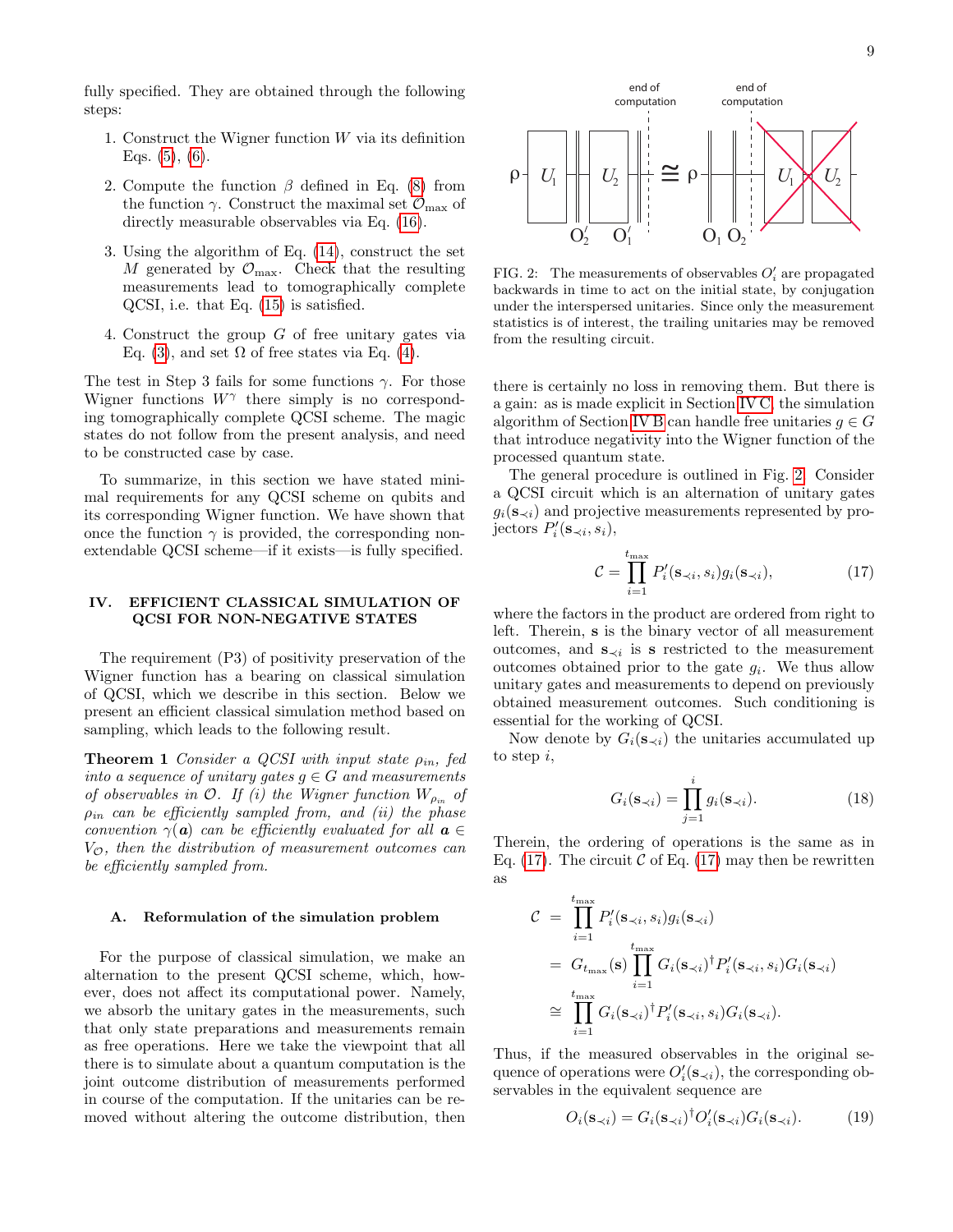By Eq. [\(1\)](#page-3-2), if  $O_i'(\mathbf{s}_{\prec i}) \in \mathcal{O}$ , then  $O_i(\mathbf{s}_{\prec i}) \in \mathcal{O}$ . Therefore, a QCSI scheme with set  $\mathcal O$  of measurable observables and group  $G$  of unitary gates is equivalent to a QCSI scheme with set  $\mathcal O$  of measurable observables and no unitaries at all.

## <span id="page-9-0"></span>B. Simulation algorithm

The classical simulation algorithm for the setting of Theorem [1](#page-8-0) is the following.

Algorithm 1

- 1. Draw a sample  $\mathbf{v} \in V$  from  $W_{\rho_{\text{in}}}$ , and set  $\mathbf{v}_1 :=$ v.
- 2. For all the measurements of observables  $T_{a_i} \in$  $\mathcal O$  comprising the circuit, starting with the first,
	- (a) Output the result  $s_i = [\mathbf{a}_i, \mathbf{v}_i]$  for the measurement of the observable  $T_{\mathbf{a}_i}$ ,
	- (b) Flip a fair coin, and update the sample

$$
\mathbf{v}_i \longrightarrow \mathbf{v}_{i+1} = \begin{cases} \mathbf{v}_i, & \text{if "heads"} \\ \mathbf{v}_i + \mathbf{a}_i, & \text{if "tails'} \end{cases},
$$

until the measurement sequence is complete.

3. Repeat until sufficient statistics is gathered.

Any sample  $\mathbf{u} \in V$  from a non-negative Wigner function has a definite value assignment for all observables in the Pauli group. Namely, for any  $a \in V$ , the measurement outcome for the Pauli observable  $T_a$  is

<span id="page-9-1"></span>
$$
\lambda_{\mathbf{u}}(\mathbf{a}) = (-1)^{[\mathbf{a}, \mathbf{u}]}.
$$
 (20)

The value assignment Eq. [\(20\)](#page-9-1) is a direct consequence of the update rule Eq. [\(11\)](#page-5-5). Namely, in the l.h.s. of Eq. [\(11\)](#page-5-5) assume that the probability  $p_{\mathbf{a}}(s)$  for obtaining the outcome  $s \in \{0,1\}$  in a measurement of a Pauli observable  $T_a$  on a state  $\rho$  is non-zero. Then, the r.h.s. of Eq. [\(11\)](#page-5-5) implies that  $s = [\mathbf{a}, \mathbf{u}]$ , or, equivalently,  $\lambda_{\mathbf{u}} = (-1)^{[\mathbf{a}, \mathbf{u}]}$ .

For illustration of the state update rule in the above classical simulation algorithm, consider two measurement sequences for the state of one qubit, namely (i) Repeated measurements of the Pauli observable  $Z = \pm T_{\mathbf{a}(Z)}$ , and (ii) Alternating measurements of the Pauli observables Z and  $X = \pm T_{\mathbf{a}(X)}$ . Assume that the sample from the Wigner function of the initial state is  $u \in V$ . Regarding (i), according to the classical simulation algorithm, the ontic states after one or a larger number of measurements are **u** or  $\mathbf{u} + \mathbf{a}(Z)$ . Either way, the reported measurement outcome is  $(-1)^{[u,\mathbf{a}(Z)]}$ , since  $[\mathbf{a}(Z), \mathbf{a}(Z)] = 0$ . For any sample u from the input distribution, the sequence of measurement outcomes is thus constant, as required. Regarding (ii), since  $[\mathbf{a}(Z), \mathbf{a}(X)] = 1$ , from the second measurement onwards the outcomes produced by the classical simulation are completely random and uncorrelated, as required.

Proof of Theorem [1.](#page-8-0) The theorem follows from the efficiency and the correctness of the above classical simulation algorithm.

Efficiency: Both the pre-processing of removing the unitaries from the circuit and the classical simulation algorithm itself need to be considered.

(1) Pre-processing. We need to track the evolution of Pauli observables  $T_a$  under conjugation by gates  $g \in G$ , as described in Eq. [\(19\)](#page-8-4). This can be done efficiently within the stabilizer formalism [\[23\]](#page-20-17). However, the stabilizer formalism uses its own phase convention  $\tilde{\gamma}$  for the Pauli operators,  $\tilde{T}_{\mathbf{a}} := i^{\tilde{\gamma}(\mathbf{a})} Z(\mathbf{a}_Z) X(\mathbf{a}_X)$ , such that  $\tilde{\gamma}$  can be efficiently evaluated. Suppose,  $g^{\dagger} \tilde{T}_{\mathbf{a}} g = i^{\tilde{\phi}_g(\mathbf{a})} \tilde{T}_{g(\mathbf{a})}$ . Then,  $g^{\dagger}T_{\mathbf{a}}g = i^{\phi_g(\mathbf{a})}T_{g(\mathbf{a})}$ , with

$$
\phi_g(\mathbf{a}) = \tilde{\phi}_g(\mathbf{a}) + \left(\tilde{\gamma}(g\mathbf{a}) - \tilde{\gamma}(\mathbf{a})\right) - \left(\gamma(g\mathbf{a}) - \gamma(\mathbf{a})\right).
$$

By assumption,  $\gamma$  can be efficiently evaluated, and hence can  $\phi_q$ , for any  $q \in G$ .

(2) Classical simulation algorithm. The efficiency of the above classical simulation algorithm is evident.

Correctness: Assume that the classical simulation algorithm samples correctly from the Wigner function of the state  $\rho_t$  after the t-th measurement in the sequence. We now show that under this assumption (i) The above classical simulation algorithm produces the correct probability distribution for the  $(t + 1)$ -th measurement, and (ii) correctly samples from the Wigner function of the conditional state  $\rho_{t+1}(s_{t+1})$  after the  $(t+1)$ -th measurement.

(i) According to the value assignment Eq. [\(20\)](#page-9-1) of the classical simulation algorithm, the probability  $p_a(s)$  for obtaining the outcome  $s \in \{0,1\}$  in the measurement of the observable  $T_{\mathbf{a}}$  on the state  $\rho_t$  is

$$
p_{\mathbf{a}}(s) = \sum_{\mathbf{u} \in V} \delta_{[\mathbf{a}, \mathbf{u}], s} W_{\rho_t}(\mathbf{u}).
$$

As is easily verified by direct calculation,

$$
W_{\frac{I+(-1)^s T_a}{2}}(\mathbf{u}) = \frac{1}{2^n} \delta_{[\mathbf{a}, \mathbf{u}], s}.
$$
 (21)

Combining the last two equations, and using the property Eq. [\(7\)](#page-4-4), we find that

$$
p_{\mathbf{a}}(s) = 2^{n} \sum_{\mathbf{u} \in V} W_{\frac{I + (-1)^{s} T_{\mathbf{a}}}{2}}(\mathbf{u}) W_{\rho_{t}}(\mathbf{u})
$$
  
= Tr  $\left(\frac{I + (-1)^{s} T_{\mathbf{a}}}{2} \rho_{t}\right)$ ,

which is the quantum-mechanical expression.

(ii) Consider the Wigner function  $W_{\rho_t}$  for the state  $\rho_t$ after step t in the expansion  $W_{\rho_t} = \sum_{\mathbf{u} \in V} W_{\rho_t}(\mathbf{u}) \delta_{\mathbf{u}}$ . At time  $t + 1$ , the observable  $T_a$  is measured, with outcome  $s \in \{0,1\}$ . Then, from the value assignment Eq. [\(20\)](#page-9-1),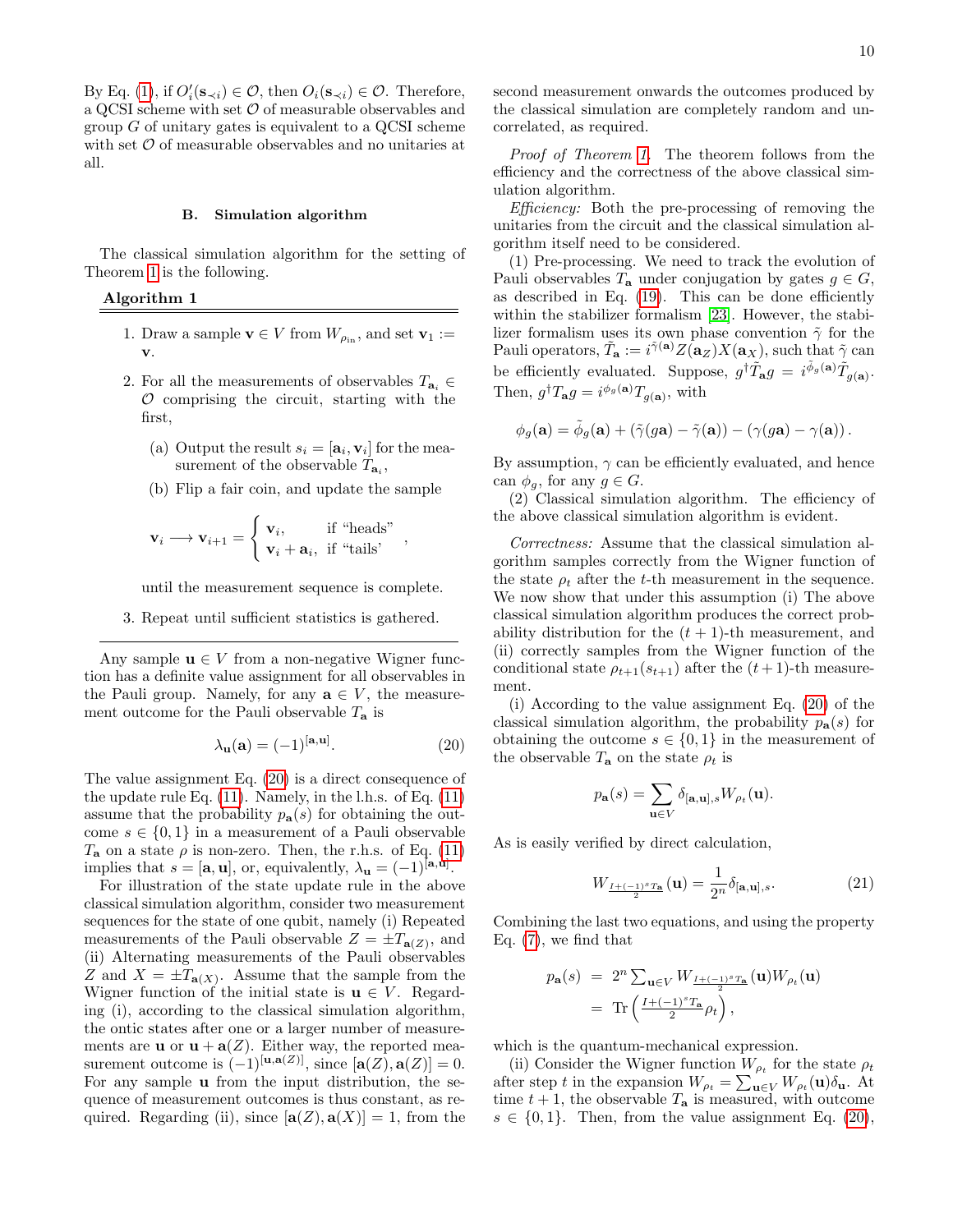only the phase space points  $\mathbf{u} \in V$  with  $s = [\mathbf{u}, \mathbf{a}]$ contribute to conditional density matrix  $\rho_{t+1}(s)$ . Furthermore, per Step 2b of the classical simulation algorithm, the update for  $\delta$ -distributions over phase space is  $\delta_{\mathbf{u}} \mapsto (\delta_{\mathbf{u}} + \delta_{\mathbf{u}+\mathbf{a}})/2$ . Therefore, the Wigner function for the (normalized) conditional state  $\rho_{t+1}(s)$ , according to the classical simulation algorithm, is

$$
p_{\mathbf{a}}(s)W_{\rho_{t+1}(s)} = \sum_{\mathbf{u}\in V} \delta_{[\mathbf{a},\mathbf{u}],s} W_{\rho_t}(\mathbf{u}) \frac{\delta_{\mathbf{u}} + \delta_{\mathbf{u}+\mathbf{a}}}{2}.
$$

Hence,  $p_{\mathbf{a}}(s)W_{\rho_{t+1}(s)}(\mathbf{v}) = \delta_{[\mathbf{a},\mathbf{v}],s}\frac{W_{\rho_t}(\mathbf{v})+W_{\rho_t}(\mathbf{v}+\mathbf{a})}{2}$  $\frac{W_{\rho_t}(\mathbf{v}+\mathbf{a})}{2}$ , which is the quantum-mechanical expression Eq. [\(11\)](#page-5-5).

By assumption of Theorem [1,](#page-8-0) the Wigner function of the initial state  $\rho_{\rm in} = \rho_0$  is correctly sampled from. Thus, with the above statements (i) and (ii), it follows by induction that all sequences of measurement outcomes occur with the correct probabilities.  $\Box$ 

#### <span id="page-10-0"></span>C. Discussion

A notable property of the above simulation method is that, for any Wigner function employed therein, covariance and preservation of positivity under the group G of free gates are not required. This is a consequence of the reformulation of QCSI in Section [IV A,](#page-8-5) where the free unitary gates were eliminated. It is in sharp contrast to the previously considered cases of qudits [\[9\]](#page-20-5),[\[6\]](#page-20-2) and rebits [\[7\]](#page-20-3), where covariance and preservation of positivity under G were critical for the classical simulation by sampling. These points, and the roles remaining for covariance and positivity preservation in the present simulation method are discussed below.

## 1. Covariance

As an example, consider a quantum circuit for a single qubit consisting of a Hadamard gate followed by a measurement of the Pauli observable Z. Given is a source that samples from the non-negative Wigner function of the initial state  $\rho_{\text{in}}$ , and the task is to sample from the output distribution of the measurement.

A classical simulation method based on Wigner function covariance would, in the first step, convert the source that samples from  $W_{\rho_{\text{in}}}$  into a source that samples from  $W_{H\rho_{\text{in}}H^{\dagger}}$ , using covariance. In the second step, it would, for each sample **u** drawn from  $W_{H\rho_{\text{in}}H^{\dagger}}$ , output the value  $(-1)^{[\mathbf{a}(Z),\mathbf{u}]}$ , with  $\mathbf{a}(Z)$  such that  $T_{\mathbf{a}(Z)} = Z$ ; cf. Eq. [\(20\)](#page-9-1). But there is a problem:

<span id="page-10-1"></span>Lemma 6 For any number n of qubits, no Wigner function of the type defined in Eqs. [\(5\)](#page-4-2), [\(6\)](#page-4-3) is covariant under a Hadamard gate on a single qubit.

#### Step 1 of the above procedure cannot be performed!

*Proof of Lemma [6.](#page-10-1)* We only discuss  $n = 1$ , the generalization to other  $n$  is straightforward. Consider the phase

point operator  $A_0 = (I + i^{\gamma_x} X + i^{\gamma_y} Y + i^{\gamma_z} Z)/2$ . For W to be covariant under H, we require that  $H^{\dagger}A_0H = A_{\mathbf{u}}$ , for some **u**. Now consider the sum of signs  $\eta = \gamma_x + \gamma_y + \gamma_z$ mod 4, and how it transforms under H. Since  $H^{\dagger} X H =$ Z,  $H^{\dagger}YH = -Y$ , and  $H^{\dagger}ZH = X$ , it follows that  $\eta \longrightarrow \eta' = \eta + 2 \mod 4$ . However, under the transformation  $A_0 \longrightarrow A_{\mathbf{u}} = T_{\mathbf{u}}^{\dagger} A_0 T_{\mathbf{u}}$ , the signs of an even number of  $\{X, Y, Z\}$  are flipped, hence  $\eta$  remains unchanged mod 4. Thus  $H^{\dagger}A_0H \neq A_{\mathbf{u}}$  for any  $\mathbf{u}$ , for any  $\gamma$ .  $\Box$ 

On the other hand, the simulation method described in the previous section has no problem with the above 1-qubit circuit. This example illustrates the fact that the simulation method of Section [IV A](#page-8-5) is more widely applicable than simulation methods employing Wigner function covariance.

Nonetheless, the covariance group  $H$  of the Wigner function retains some relevance for classical simulation. Namely, it is the group of transformations that leave the simulation method of Section [IV A](#page-8-5) invariant. Specifically, consider the joint transformation

$$
\begin{array}{rcl}\n\rho_{\rm in}&\longrightarrow& h^{\dagger}\rho_{\rm in}h,\\
T_{\mathbf{a}}&\longrightarrow& h^{\dagger}T_{\mathbf{a}}h,\ \forall T_{\mathbf{a}}\in\mathcal{O}_{\rm max},\n\end{array}
$$

where  $h \in H$ . By unitarity, the transformation h does not change the outcome distribution. Also, it does not affect the simulation. First, the original sampling source is efficiently transformed into another sampling source; and second, the measurements remain in the efficiently simulable set  $\mathcal{O}_{\text{max}}$ . The latter holds because, by definition, H leaves  $\beta$  invariant. Hence,  $\mathcal{O}_{\text{max}}$ , which is defined through Eq. [\(16\)](#page-7-3), remains unchanged. Thus,  $H \subset G$  always holds.

In the previously discussed cases of qudits [\[9\]](#page-20-5) and rebits [\[7\]](#page-20-3), the covariance group  $H$  was synonymous with the group G of free gates. However, in general,  $G = H$ doesn't have to hold, and in Section [VI](#page-17-0) we present an example where it indeed doesn't hold.

As a consequence, the covariance group  $H$  of the Wigner function is becoming less of a dynamical concept for QCSI. It remains the invariance group of the classical simulation algorithm based on sampling from the Wigner function.

#### 2. Preservation of positivity

As an example, consider a quantum circuit for two qubits consisting of a Hadamard gate  $H_1$  on the first qubit followed by a measurement of the Pauli observable  $Z_1$ . Assume the initial state  $\rho_{\text{in}}$  is the completely mixed state, for which each Wigner function of the type Eq. [\(6\)](#page-4-3) is positive and can be efficiently sampled from. The task is to sample from the output distribution of the measurement.

<span id="page-10-2"></span>Again, a classical simulation method based on the preservation of Wigner function positivity under free unitaries again runs into a problem: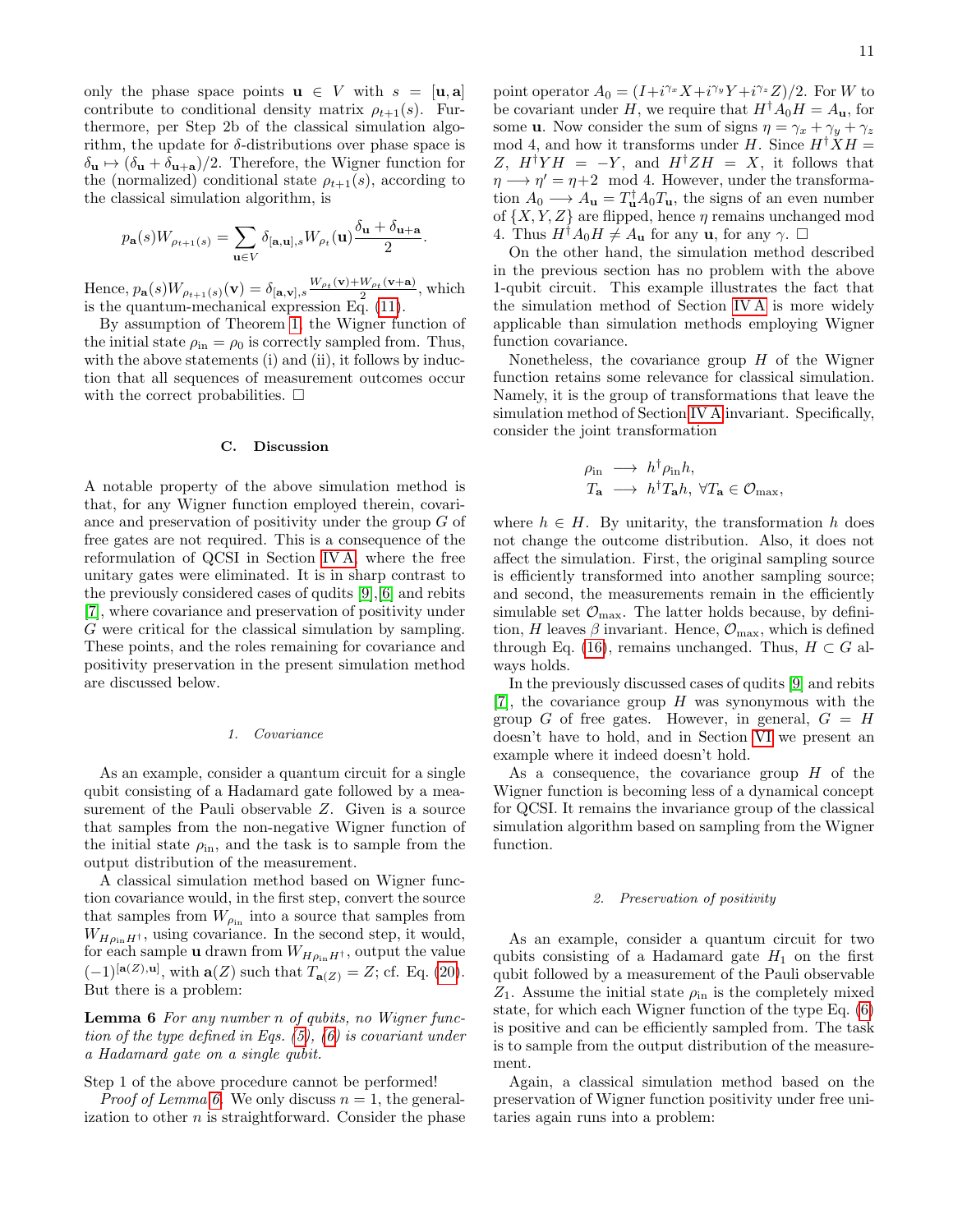**Lemma 7** For  $n \geq 2$ , for no Wigner function of type Eq. [\(6\)](#page-4-3) positivity is preserved for all states under a Hadamard gate on a single qubit.

*Proof of Lemma [7.](#page-10-2)* Consider a real stabilizer state  $\rho$  of two qubits,  $\rho = (I + T_a + T_b + T_aT_b)/4$ , and w.l.o.g the Hadamard gate  $H_1$  on the first qubit. As a consequence of Lemma [1,](#page-5-2)  $W_{\rho} \geq 0$  if and only if  $\beta(\mathbf{a}, \mathbf{b}) = 0$ . Likewise, for the transformed state,  $W_{H_1\rho H_1^\dagger}\geq 0$  if and only if  $\beta(H_1\mathbf{a}, H_1\mathbf{b}) = 0$ . Now consider Mermin's square. There are six contexts, i.e., sets of commuting Pauli observables such that within each set the observables multiply to the identity times  $\pm 1$ . Whatever the phase convention  $\gamma$  for the nine Pauli operators in the square, there is always an odd number of contexts for which  $\beta$  mod  $4 = 2$ . Namely, for the standard phase convention, there is one such context. If the sign of any of the Pauli observables is flipped, then  $\beta \longrightarrow \beta + 2 \mod 4$  in the corresponding horizontal and vertical context. Hence the number of contexts with  $\beta$  mod 4 = 2 remains odd.

The action of  $H_1$  subdivides the set of the six contexts into three orbits of size 2. Since the number of non-zero values of  $\beta$  is odd, there must be at least one orbit in which one  $\beta$  has the value 0 and the other has the value 2. Within this orbit, choose **a**, **b** such that  $\beta(\mathbf{a}, \mathbf{b}) =$ 0. Hence,  $\beta(H_1\mathbf{a}, H_1\mathbf{b}) = 2$ . Thus, positivity is not preserved under  $H_1$ , for any phase convention  $\gamma$ .  $\Box$ 

On the other hand, the simulation method of Section [IV A](#page-8-5) has no problem with the above example circuit. Namely, there are Wigner functions of the type Eq. [\(6\)](#page-4-3) for which the Hadamard gate on a single (the first) qubit is in the group of free gates,  $H_1 \in G$ , and  $Z_1$  is in the set of directly measurable observables,  $Z_1 \in \mathcal{O}$ . An example for such a Wigner function is given in Section [VI.](#page-17-0)

We observe that the negativity which can be introduced into a Wigner function by the free unitary gates G is of a very special kind. Namely, it can be lifted by redefinition of the Wigner function according to  $A_{\mathbf{v}} \mapsto$  $A'_{\mathbf{v}} = g A_{\mathbf{v}} g^{\dagger}, \forall \mathbf{v} \in V, \text{ for some } g \in G.$ 

To summarize, while in the present framework the free measurements are required to preserve positivity of the Wigner function, no such constraint needs to be imposed on the free unitaries. The amount of negativity introduced into the Wigner functions by the free unitaries can be large, as measured by mana [\[38\]](#page-20-30). However, it is always of a special kind. In this sense, our observation complements the recent finding [\[39\]](#page-20-31) that a small amount of mana—of any kind—does not compromise the efficiency of a suitable classical simulation algorithm.

## <span id="page-11-0"></span>V. CONTEXTUALITY

The requirement (P3) on measurements to preserve positivity of the Wigner function has implications for contextuality in QCSI, which we discuss in this section. To begin, we define the notion of "non-contextual hidden variable model" to which our results refer.

# A. Non-contextual hidden variable models

Recall that  $\mathcal O$  is the set of Pauli observables which can be directly measured in QCSI, M is the set of observables which can have their value inferred by measurement of observables in  $\mathcal{O}$ , and any  $C \subset M$  is a set of Pauli observables which can have their value inferred jointly, from a single copy of the given quantum state.

<span id="page-11-2"></span>Definition 4 A non-contextual hidden variable model describing the physical setting  $(\rho, O)$  consists of  $(a)$ a non-empty set  $S$  of internal states, (b) a probability distribution q over  $S$ , and  $(c)$  conditional probability distributions  $p(\mathbf{s}_C | \nu)$ ,  $\nu \in S$ , for outcomes  $\mathbf{s}_C =$  $(s_1, s_2, ..., s_{|C|})$ , namely one for each set C of jointly measurable observables, such that

(i) For every  $\nu \in S$ , all observables  $O \in M$  have definite values,  $\lambda_{\nu}(O) = \pm 1$ , and for all sets C of jointly measurable observables,

<span id="page-11-4"></span>
$$
p(\mathbf{s}_C|\nu) = \prod_{i|\,O_i \in C} \delta_{(-1)^{s_i},\lambda_\nu(O_i)}.\tag{22}
$$

(ii) For any triple of jointly measurable observables  $A, B, AB \in M$ , and all  $\nu \in S$ , the value assignments are consistent,

<span id="page-11-5"></span>
$$
\lambda_{\nu}(AB) = \lambda_{\nu}(A)\lambda_{\nu}(B). \tag{23}
$$

(iii) Given the quantum state  $\rho$ , the probability distribution  $q<sub>o</sub>$  reproduces all probability distributions of measurement outcomes; i.e.

$$
p_{C,\rho}(\mathbf{s}_C) = \sum_{\nu \in \mathcal{S}} p(\mathbf{s}_C | \nu) q_{\rho}(\nu), \tag{24}
$$

for all sets C of jointly measurable observables, and all values of  $s_C$ .

We say that a quantum state  $\rho$  is contextual if no noncontextual HVM according to Def. [4](#page-11-2) exists that correctly reproduces the probability distributions  $p_{C,\rho}(\mathbf{s}_C)$  of measurement outcomes for all sets C of jointly measurable observables.

#### <span id="page-11-1"></span>B. The absence of state-independent contextuality

Recall that, as a consequence of postulate (P1), we have  $V_M = V$ ; cf. Eq. [\(15\)](#page-7-1). Consider the value assignment

<span id="page-11-3"></span>
$$
\lambda(T_{\mathbf{a}}) = 1, \ \forall \mathbf{a} \in V. \tag{25}
$$

First, by Eq. [\(9\)](#page-5-1), for any three commuting and directly measurable observables  $T_{\mathbf{a}}, T_{\mathbf{b}}, T_{\mathbf{a}+\mathbf{b}} \in \mathcal{O}$  we have  $T_{\mathbf{a}+\mathbf{b}} = +T_{\mathbf{a}}T_{\mathbf{b}}$ . Thus, the above value assignment is compatible with all available direct measurements.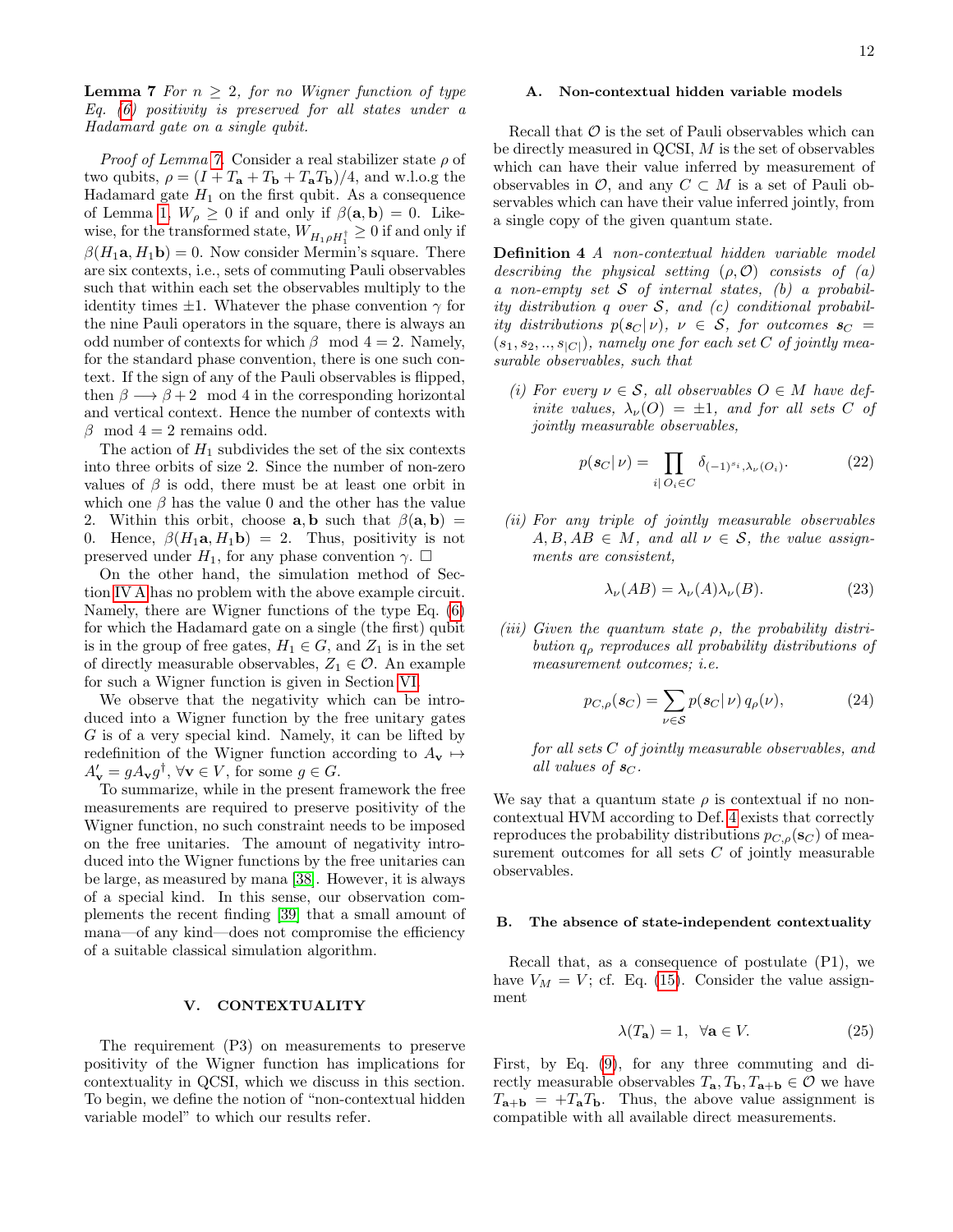Second, the value of any observable  $T_{\mathbf{a}+\mathbf{b}} \in M \backslash \mathcal{O}$  is inferred by measuring a suitable observable  $T_a \in \mathcal{O}$  for which  $[T_{a+b}, T_a] = 0$ , and then running a procedure to infer the value of  $T<sub>b</sub>$ . With Eq. [\(9\)](#page-5-1), for all such observables  $T_a$  it holds that  $T_{a+b} = +T_aT_b$ , and the assignment Eq. [\(25\)](#page-11-3) is thus consistent.

While Mermin's square an its cousins are present, the operational restriction enforced by condition Eq. [\(9\)](#page-5-1) prevents obstructions to the assignment Eq. [\(25\)](#page-11-3) from being established as experimental facts. Hence at least one consistent assignment exists, and there is no stateindependent contextuality in this setting.

We are now in the position to prove Lemma [5](#page-7-5) of Section [III E.](#page-5-0)

*Proof of Lemma [5.](#page-7-5)* If there is a set C with  $T_a, T_b \in$ C such then  $T_{\mathbf{a}+\mathbf{b}} = -T_{\mathbf{a}}T_{\mathbf{b}}$  then the value assignment  $\lambda(T_a) = 1, \forall a \in V$ , is inconsistent. Contradiction.  $\Box$ 

# <span id="page-12-0"></span>C. Contextuality implies Wigner negativity

In accordance with existing results [\[17\]](#page-20-10), [\[6\]](#page-20-2), also for the present setting of QCSI on qubits it holds that a nonnegative Wigner function always implies the viability of a non-contextual hidden variable model.

<span id="page-12-1"></span>**Theorem 2** Consider a quantum state  $\rho$  with Wigner function  $W_{\rho}$ . If  $W_{\rho} \geq 0$  then the measurement of all Pauli observables  $T_a \in \mathcal{O}$  can be described by a noncontextual hidden variable model.

Proof of Theorem [2.](#page-12-1) The Wigner function itself constitutes a non-contextual HVM, with set of internal states  $S = V$ , probability distribution  $q_{\rho}(\mathbf{u}) = W_{\rho}(\mathbf{u})$  over the internal states, and the conditional probabilities  $p(\mathbf{s}_C | \mathbf{u})$ given by the Wigner functions of the effects.

Using Eq. [\(7\)](#page-4-4), the probability  $p_{\mathbf{a}}(\mathbf{s}_C)$  for obtaining the set  $\mathbf{s}_C$  of measurement outcomes corresponding to the effect

$$
E_C(\mathbf{s}_C) = \prod_{i|T_{\mathbf{a}(i)} \in C} \frac{I + (-1)^{s_i} T_{\mathbf{a}(i)}}{2},
$$

with  $C$  a set of simultaneously measurable observables, is

<span id="page-12-2"></span>
$$
p_C(\mathbf{s}_C) = \text{Tr}(\rho E_C(\mathbf{s}_C)) = \sum_{\mathbf{u} \in V} W_\rho(\mathbf{u}) (2^n W_{E_C(\mathbf{s}_C)}(\mathbf{u})).
$$
\n(26)

If  $W_{\rho} \geq 0$  then  $W_{\rho}$  may be regarded as a probability distribution over the space  $V$  of internal states of a hidden variable model. If furthermore  $0 \leq 2^n W_{E_C(\mathbf{s}_C)}(\mathbf{u}) \leq 1$  for all  $\mathbf{u} \in V$ , then we may regard  $2^n W_{E_C(\mathbf{s}_C)} =: q_\mathbf{a}(\mathbf{s}_C | \mathbf{u})$ as the conditional probability for obtaining the outcome  $\mathbf{s}_C$  in the measurement of the observables in C, given the HVM internal state  $u \in V$ . Then, Eq. [\(26\)](#page-12-2) is Bayes' rule for computing the probability  $p_a(s)$ . We have thus demonstrated item (iii) in Definition [4,](#page-11-2) provided that  $0 \leq 2^n W_{E_C(\mathbf{s}_C)}(\mathbf{u}) \leq 1$  for all  $\mathbf{u} \in V$  (see below).



<span id="page-12-3"></span>FIG. 3: State space for the one-qubit states  $\rho = (I + r\vec{\sigma})/2$ . The physical states lie within or on the Bloch sphere (BS). The two tetrahedra contain the states positively represented by the Wigner functions W and  $\overline{W}$ , respectively. The state space describable by a non-contextual HVM is a cube with corners  $(\pm 1, \pm 1, \pm 1)$ ; also see [\[40\]](#page-20-32). It contains the Bloch ball.

Item (i) of Definition [4.](#page-11-2) A definite value assignment for all internal states  $\mathbf{u} \in V$  has already been established in Eq. [\(20\)](#page-9-1). It corresponds to

$$
2^{n}W_{E_{\mathbf{a}}(s)}(\mathbf{u}) = \delta_{s,[\mathbf{a},\mathbf{u}]}. \tag{27}
$$

for the effects are  $E_{\mathbf{a}}(s) = \frac{I + (-1)^s T_{\mathbf{a}}}{2}$ , with  $s \in \{0, 1\}$ .

We now need to consider larger sets  $C$  of simultaneously measurable observables, and the corresponding effects  $E_C(\mathbf{s}_C) = \prod_{i|T_{\mathbf{a}(i)} \in C}$  $I+(-1)^{s_i}T_{a(i)}$  $\frac{1}{2}$   $\frac{1}{2}$   $\frac{1}{2}$  and analogous calculation, using Lemma [5,](#page-7-5) Eq. [\(22\)](#page-11-4) again follows.

Item (ii) of Definition [4.](#page-11-2) The final item to check is whether the value assignments Eq. [\(20\)](#page-9-1) are consis-tent. Eq. [\(20\)](#page-9-1) yields  $\lambda_{\mathbf{u}}(T_{\mathbf{a}+\mathbf{b}}) = \lambda_{\mathbf{u}}(T_{\mathbf{a}})\lambda_{\mathbf{u}}(T_{\mathbf{b}})$ , for all  $\mathbf{a}, \mathbf{b} \in V$ . By Lemma [5,](#page-7-5) if  $\{T_{\mathbf{a}}, T_{\mathbf{b}}\}$  form a jointly measurable set, then  $T_{\mathbf{a}+\mathbf{b}} = T_{\mathbf{a}}T_{\mathbf{b}}$ . Hence,  $\lambda_{\mathbf{u}}(T_{\mathbf{a}}T_{\mathbf{b}}) =$  $\lambda_{\mathbf{u}}(T_{\mathbf{a}})\lambda_{\mathbf{u}}(T_{\mathbf{b}})$  for such pairs  $\mathbf{a}, \mathbf{b} \in V$ , as required.

Thus, if  $W_{\rho} \geq 0$  then  $(V, W_{\rho}, \lambda)$  is a viable noncontextual hidden variable model, with state space  $V$ , probability distribution  $W_\rho$  over  $V,$  and non-contextual value assignment  $\lambda_{\mathbf{u}} : V \longrightarrow \mathbb{Z}_2$  given by Eq. [\(20\)](#page-9-1).  $\Box$ 

The converse of Theorem [2](#page-12-1) does not hold: there are quantum states with a non-contextual HVM description for which all considered Wigner functions are negative. This is illustrated in Fig. [3](#page-12-3) for the example of a single qubit, where all physically allowed states have an HVM description [\[1\]](#page-20-0). The one-qubit states are all of the form  $\rho = (I + r\vec{\sigma})/2$ , and the physical such states are constrained by  $|\mathbf{r}| \leq 1$ . The set of states describable in terms of a non-contextual HVM is a cube,  $|r_x|, |r_y|, |r_z| \leq 1$ , containing all physical states. The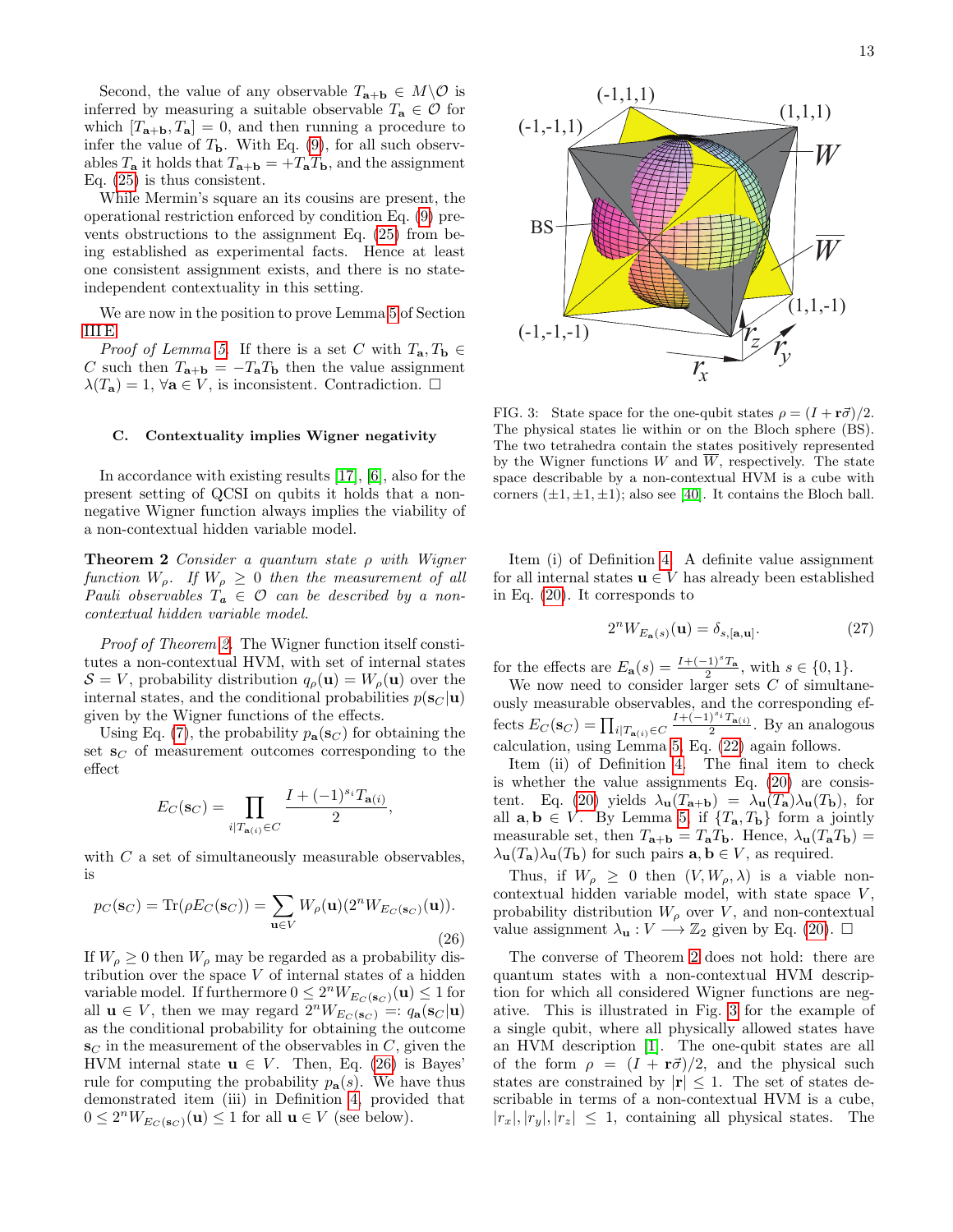eight extremal states i of this cube have definite value assignments  $\lambda_i(X), \lambda_i(Y), \lambda_i(Z) = \pm 1$  for the observables  $X, Y, Z$ .

Up to equivalence under translation, there are two one-qubit Wigner functions of type Eq. [\(6\)](#page-4-3), namely the Wigner function W defined by the phase point operator at the origin  $A_0 = (I + X + Z + Y)/2$ , and the Wigner function  $\overline{W}$  defined by  $\overline{A}_0 = H A_0 H^{\dagger} = (I + X + Z - Y)/2$ . The phase space for these Wigner functions is  $\mathbb{Z}_2 \times \mathbb{Z}_2$ , and  $W$ ,  $\overline{W}$  thus four extremal states each. If these extremal states are combined, the extremal states of the non-contextual HVM are recovered. Each Wigner function by itself has only half of the extremal states of the HVM, and the set of positively represented states is thus smaller. Furthermore, there are physical states which are negatively represented by both W and  $\overline{W}$ ; See Fig. [3.](#page-12-3) Contextuality and negativity of the Wigner functions Eq. [\(6\)](#page-4-3) are thus not the same.

Remark: While there are physical one-qubit quantum states which are negatively represented by both W and  $\overline{W}$ , every state  $\rho = (I + r\vec{\sigma})/2$ , with  $|r_x|, |r_y|, |r_z| \leq 1$ , can be described by an ensemble

$$
\mathcal{E}(\rho) = \{ (p_1, \rho_1), (p_2, \rho_2) \},
$$

such that  $W_{\rho_1} \geq 0$  and  $\overline{W}_{\rho_2} \geq 0$ . A generalization of this fact to n-qubit systems will be of relevance in Section [V D.](#page-13-1)

#### <span id="page-13-1"></span>D. Contextuality as a resource

<span id="page-13-0"></span>**Theorem 3** For any QCSI scheme  $(0, G, \Omega, \mathcal{M})$ , if the input magic state  $\rho_{in}$  can be described by a non-contextual HVM, then the quantum state  $\rho_t(\mathbf{s}_{\prec t})$  at time t, conditioned on the prior measurement record  $s_{\prec t}$ , can be described by a non-contextual HVM, for any t and any  $s$ .

Thus, a QCSI scheme  $(\mathcal{O}, G, \Omega, \mathcal{M})$  can only serve as a universal state preparator if it has access to contextual magic states. In this sense, contextuality is a resource for all QCSI schemes  $(\mathcal{O}, G, \Omega, \mathcal{M})$ .

Before we give the proof of Theorem [3,](#page-13-0) we need to set up some more notation. We observe that the state space of a general non-contextual HVM is larger than the state space of an HVM deriving from a non-negative Wigner function; See the discussion of a single qubit in Sec-tion [V C/](#page-12-0) Fig. [3.](#page-12-3) The enlarged state space  $S = \{\nu\}$  is finite, yet maximal in the sense that, for every value assignment  $\lambda(\cdot)$  satisfying the consistency condions Eq. [\(23\)](#page-11-5), there is a corresponding internal state  $\nu \in \mathcal{S}$  such that  $\lambda_{\nu}(\cdot) \equiv \lambda(\cdot).$ 

We choose to have this state space  $\mathcal S$  acted upon by the group V, dividing  $S$  into orbits. Namely, given an element  $\nu \in \mathcal{S}$  specified by the value assignment  $\lambda_{\nu}$ :  $V \longrightarrow {\pm 1}$ , there is another internal state  $\nu + \mathbf{u}$ , defined through the value assignment

<span id="page-13-2"></span>
$$
\lambda_{\nu+\mathbf{u}}(\mathbf{a}) = \lambda_{\nu}(\mathbf{a})(-1)^{[\mathbf{u},\mathbf{a}]}, \ \forall \mathbf{a} \in V, \tag{28}
$$

for all  $\mathbf{u} \in V$ . In Eq. [\(28\)](#page-13-2), we have set  $\lambda_{\nu}(\mathbf{a}) := \lambda_{\nu}(T_{\mathbf{a}})$ for notational simplicity. It is easily seen that  $\nu \in \mathcal{S} \Leftrightarrow$  $\nu + \mathbf{u} \in \mathcal{S}$ , for all  $\mathbf{u} \in V$ . The condition to check is the consistency of the value assignment in item (ii) of Def. [4.](#page-11-2) Eq. [\(23\)](#page-11-5) is preserved under the change  $\lambda_{\nu}(\mathbf{a}) \mapsto$  $\lambda_{\nu}(\mathbf{a})(-1)^{[\mathbf{u},\mathbf{a}]},$  for any  $\mathbf{u} \in V$ . The group action of V on S defined through Eq. [\(28\)](#page-13-2) labels the elements of S in a fashion convenient for the subsequent discussion.

*Proof of Theorem [3.](#page-13-0)* An HVM with a set  $S$  of internal states and probability distribution q over  $S$  correctly describes a quantum state  $\rho$  if

<span id="page-13-4"></span>
$$
\langle T_{\mathbf{a}} \rangle_{\rho} = \sum_{\nu \in \mathcal{S}} q(\nu) \lambda_{\nu}(\mathbf{a}), \ \forall \mathbf{a} \in V. \tag{29}
$$

This holds because the  $T_{\mathbf{a}}, \mathbf{a} \in V$ , form an operator basis for the Hilbert space of  $n$  qubits.

The proof of Theorem [3](#page-13-0) is by induction. We assume that there exists an HVM with probability distribution  $q_{t,s_{\prec t}}$  which describes the quantum state  $\rho_t(s_{\prec t})$ , conditioned on the previous measurement record  $s_{\prec t}$ . We then show that there is an HVM with probability distribution  $q_{t+1,\mathbf{s}_{\prec t+1}}$  which describes the quantum state  $\rho_{t+1}(\mathbf{s}_{\prec t+1}).$ 

To establish this result, we need the relation between  $q_{t+1,s_{\prec t+1}}$  and its precursor  $q_{t,s_{\prec t}}$ . Denoting the observable measured in the t-th time step of the computation by  $T_{\mathbf{a}_t} \in \mathcal{O}$  and the corresponding measurement outcome by  $s_t \in \mathbb{Z}_2$ , the required relation is

<span id="page-13-3"></span>
$$
q_{t+1,\mathbf{s}_{\prec t+1}}(\nu) = \frac{\delta_{(-1)^{st},\lambda_{\nu}(\mathbf{a}_t)}}{\overline{p}_t(s_t|\mathbf{s}_{\prec t})} \frac{q_{t,\mathbf{s}_{\prec t}}(\nu) + q_{t,\mathbf{s}_{\prec t}}(\nu + \mathbf{a}_t)}{2},\tag{30a}
$$

<span id="page-13-6"></span>
$$
\overline{p}_t(s_t | \mathbf{s}_{\prec t}) = \sum_{\nu \in \mathcal{S}} \delta_{(-1)^{s_t}, \lambda_\nu(\mathbf{a}_t)} q_{t, \mathbf{s}_{\prec t}}(\nu). \tag{30b}
$$

Therein,  $\bar{p}_t(s_t | \mathbf{s}_{\prec t})$  is the HVM prediction for the probability of obtaining the outcome  $s_t$  in the measurement of  $T_{\mathbf{a}_t}$ , given a prior measurement record  $\mathbf{s}_{\prec t}$ . Eq. [\(30\)](#page-13-3) will be justified a posteriori. Namely, with these assignments, the induction argument works out.

With Eq. [\(29\)](#page-13-4), the induction assumption is

<span id="page-13-5"></span>
$$
\langle T_{\mathbf{a}} \rangle_{\rho_t} = \langle T_{\mathbf{a}} \rangle_{q_t}, \ \forall \mathbf{a} \in V.
$$

Therein, we have supressed the dependence on the measurement record, to simplify the notation. We need to show that

$$
\langle T_{\mathbf{a}} \rangle_{\rho_{t+1}} = \langle T_{\mathbf{a}} \rangle_{q_{t+1}}, \ \forall \mathbf{a} \in V,
$$

and that  $\overline{p}_t(s_t | \mathbf{s}_{\prec t}) = p_t(s_t | \mathbf{s}_{\prec t})$ , with  $p_t(s_t | \mathbf{s}_{\prec t})$  the quantum mechanical value for the probability of the outcome  $s_t$  given the prior measurement record  $s_{\prec t}$ .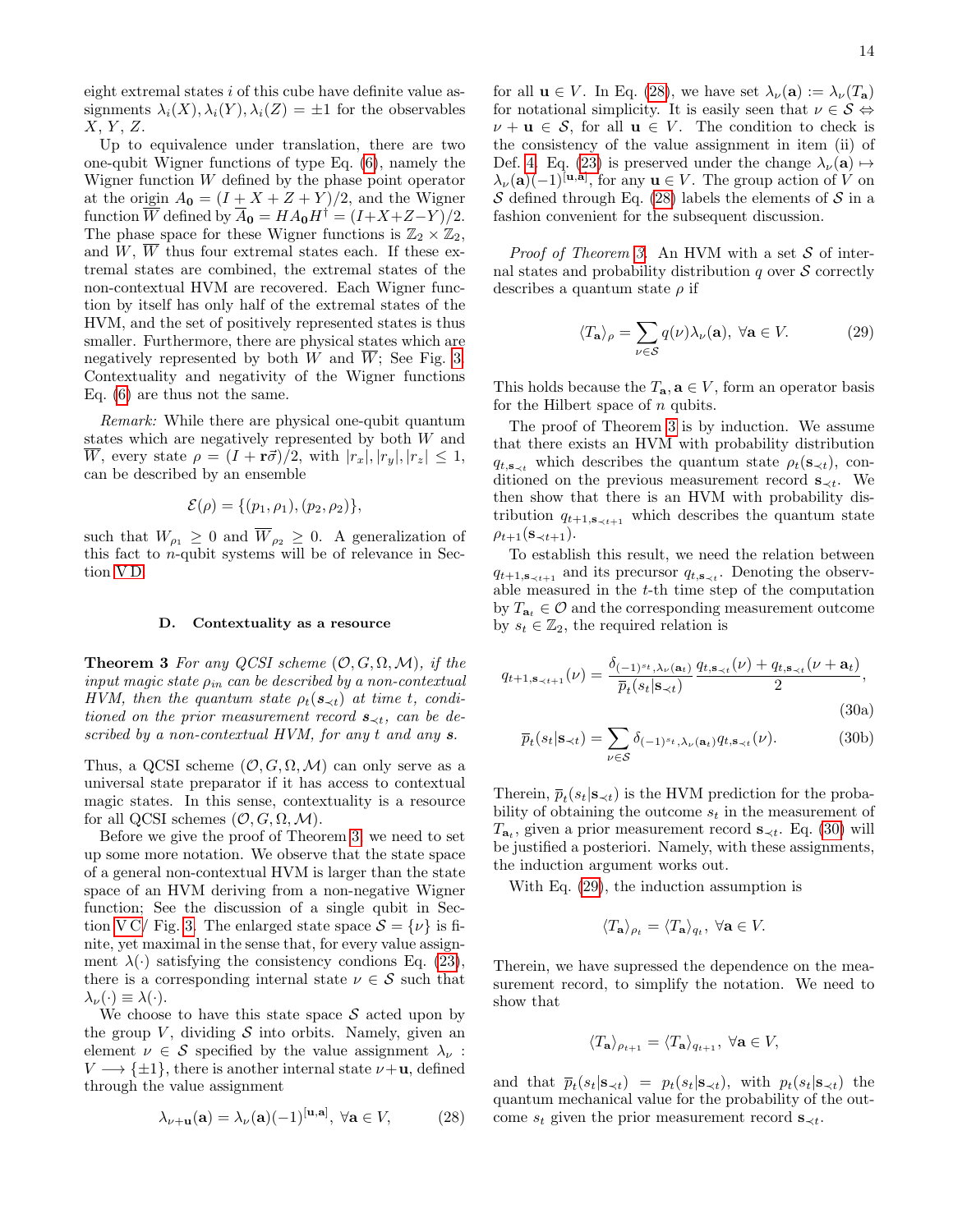First, regarding the probability of finding  $s_t$ ,

$$
\overline{p}_t(s_t | \mathbf{s}_{\prec t}) = \sum_{\nu \in S} \frac{1 + (-1)^{s_t} \lambda_{\nu}(\mathbf{a}_t)}{2} q_{t, \mathbf{s}_{\prec t}}(\nu)
$$
\n
$$
= \frac{1}{2} \sum_{\nu \in S} q_{t, \mathbf{s}_{\prec t}}(\nu) + \frac{(-1)^{s_t}}{2} \sum_{\nu \in S} q_{t, \mathbf{s}_{\prec t}}(\nu) \lambda_{\nu}(\mathbf{a}_t)
$$
\n
$$
= \frac{\langle I \rangle_{\rho_t(\mathbf{s}_{\prec t})} + (-1)^{s_t} \langle T_{\mathbf{a}_t} \rangle_{\rho_t(\mathbf{s}_{\prec t})}}{2}
$$
\n
$$
= \text{Tr}\left(\rho_t(\mathbf{s}_{\prec t}) \frac{I + (-1)^{s_t} T_{\mathbf{a}_t}}{2}\right)
$$
\n
$$
= p_t(s_t | \mathbf{s}_{\prec t}).
$$

We thus reproduce the quantum mechanical expression within the HVM. Above, in transitioning from the second to the third line we have invoked the induction assumption.

Second, regarding the expectation values of the  $T_a$  on  $\rho_{t+1}(\mathbf{s}_{\prec t+1}),$  the HVM prediction is

$$
\langle T_{\mathbf{a}} \rangle_{q_{t+1}} = \sum_{\nu \in S} q_{t+1, \mathbf{s}_{\prec t+1}}(\nu) \lambda_{\nu}(\mathbf{a})
$$
  
= 
$$
\sum_{\nu \in S} \frac{1 + (-1)^{s_t} \lambda_{\nu}(\mathbf{a}_t)}{4 p_t(s_t | \mathbf{s}_{\prec t})} q_{t, \mathbf{s}_{\prec t}}(\nu) \lambda_{\nu}(\mathbf{a}) +
$$
  
+ 
$$
\sum_{\nu \in S} \frac{1 + (-1)^{s_t} \lambda_{\nu}(\mathbf{a}_t)}{4 p_t(s_t | \mathbf{s}_{\prec t})} q_{t, \mathbf{s}_{\prec t}}(\nu + \mathbf{a}_t) \lambda_{\nu}(\mathbf{a}).
$$

Reordering the sum via the substitution  $\nu + \mathbf{a}_t \rightarrow \nu$ , and using Eq.  $(28)$ , the second term in the last line equals

$$
\sum_{\nu \in \mathcal{S}} \frac{1+(-1)^{s_t}\lambda_{\nu}(\mathbf{a}_t)}{4p_t(s_t|\mathbf{s}_{\prec t})} q_{t,\mathbf{s}_{\prec t}}(\nu) \lambda_{\nu}(\mathbf{a}) (-1)^{[\mathbf{a},\mathbf{a}_t]}.
$$

We now distinguish between the case where  $T_{\mathbf{a}}, T_{\mathbf{a}_t}$  commute and where they don't.

Case (i):  $[\mathbf{a}, \mathbf{a}_t] = 1$ . Then,  $\langle T_{\mathbf{a}} \rangle_{q_{t+1}} = 0$ , which is the correct quantum mechanical expression.

Case (ii):  $[\mathbf{a}, \mathbf{a}_t] = 0$ . Then, the expression for  $\langle T_{\mathbf{a}} \rangle_{q_{t+1}}$ simplifies to

$$
\langle T_{\mathbf{a}} \rangle_{q_{t+1}} = \sum_{\nu \in S} \frac{1 + (-1)^{s_t} \lambda_{\nu}(\mathbf{a}_t)}{2p_t(s_t|\mathbf{s}_{\prec t})} q_{t, \mathbf{s}_{\prec t}}(\nu) \lambda_{\nu}(\mathbf{a})
$$
  
= 
$$
\frac{1}{2p_t(s_t|\mathbf{s}_{\prec t})} \sum_{\nu \in S} q_{t, \mathbf{s}_{\prec t}}(\nu) \lambda_{\nu}(\mathbf{a}) +
$$

$$
+ \frac{(-1)^{s_t}}{2p_t(s_t|\mathbf{s}_{\prec t})} \sum_{\nu \in S} q_{t, \mathbf{s}_{\prec t}}(\nu) \lambda_{\nu}(\mathbf{a} + \mathbf{a}_t).
$$

Here we have used the relation  $\lambda_{\nu}(\mathbf{a}+\mathbf{a}_t) = \lambda_{\nu}(\mathbf{a}_t)\lambda_{\nu}(\mathbf{a})$ , which arises as follows. Since  $T_{a_t} \in \mathcal{O}, T_a \in M$ , and  $[T_{\mathbf{a}_t}, T_{\mathbf{a}}] = 0$  by the case assumption,  $\{T_{\mathbf{a}_t}, T_{\mathbf{a}}\}$  is a jointly measurable set of observables; cf. example (iii) after Def. [3.](#page-7-6) (The procedure is to measure  $T_{a_t} \in \mathcal{O}$  first, and then run the measurement sequence for  $T_a \in M$ .) Thus, by Property (ii) of Def. [4](#page-11-2) for non-contextual HVMs,  $\lambda_{\nu}(T_{\mathbf{a}_t}T_{\mathbf{a}}) = \lambda_{\nu}(T_{\mathbf{a}_t})\lambda_{\nu}(T_{\mathbf{a}}).$  Finally, with Lemma [1,](#page-5-2)  $T_{\mathbf{a}_t}T_{\mathbf{a}} = T_{\mathbf{a}+\mathbf{a}_t}$ , which yields the stated relation.

Next we use the induction assumption, and obtain

$$
\langle T_{\mathbf{a}} \rangle_{q_{t+1}} = \frac{1}{2p_t(s_t|\mathbf{s}_{\prec t})} (\langle T_{\mathbf{a}} \rangle_{\rho_t} (-1)^{s_t} + \langle T_{\mathbf{a} + \mathbf{a}_t} \rangle_{\rho_t})
$$
  
\n
$$
= \frac{1}{p_t(s_t|\mathbf{s}_{\prec t})} \text{Tr} \left( \rho_t \frac{I + (-1)^{s_t} T_{\mathbf{a}_t}}{2} T_{\mathbf{a}} \right)
$$
  
\n
$$
= \frac{\text{Tr} \left( \left[ \frac{I + (-1)^{s_t} T_{\mathbf{a}_t}}{2} \rho_t \frac{I + (-1)^{s_t} T_{\mathbf{a}_t}}{2} \right] T_{\mathbf{a}} \right)}{p_t(s_t|\mathbf{s}_{\prec t})}
$$
  
\n
$$
= \langle T_{\mathbf{a}} \rangle_{\rho_{t+1}}.
$$

We thus reproduce the quantum mechanical expression within the HVM. This completes the induction step.

The induction starts at time  $t = 1$ , where  $\rho_1 = \rho_{\text{in}}$  has an HVM description, by assumption of Theorem [3.](#page-13-0) Thus, by induction, for every time  $t \geq 1$  and every history  $\mathbf{s}_{\prec t}$ of measurement outcomes, the conditional state  $\rho_t(\mathbf{s}_{\prec t})$ has a description in terms of a non-contextual HVM.  $\square$ 

<span id="page-14-2"></span>**Corollary 1** For any QCSI scheme  $(0, G, \Omega, M)$ , if the input magic state  $\rho_{in}$  can be described by a non-contextual HVM, then for the measurement of any sequence of observables  $\{T_{a_t}, t = 1..t_{max}\} \subset \mathcal{O}$ , the probability distribution  $p(\boldsymbol{s}) = p(s_1, s_2, \dots, s_{t_{max}})$  of outcomes is fixed by the HVM for  $\rho_{in}$ . The  $T_{a_t}$  may be mutually non-commuting and dependent on previous measurement outcomes.

Proof of Corollary [1.](#page-14-2) By Bayes' rule, the joint probability of the outcomes s can be written as

$$
p(\mathbf{s}) = \prod_{t=1}^{t_{\max}} p_t(s_t | \mathbf{s}_{\prec t}).
$$

By Theorem [3,](#page-13-0) the conditional probabilities  $p_t(s_t|\mathbf{s}_{\prec t}) =$  $\overline{p}_t(s_t | \mathbf{s}_{\prec t})$  are all correctly obtained from the probability distributions  $q_{t, \mathbf{s}_{\prec t}}$ , cf. Eq. [\(30b\)](#page-13-5). The distributions  $q_{t, \mathbf{s}_{\prec t}}$ , for  $t = 2, ..., t_{\text{max}}$ , in turn follow from the distribution  $q_{1,\mathbf{s}\prec 1}=\emptyset$  (describing  $\rho_{\text{in}}$  at  $t=1$ ), by Eq. [\(30a\)](#page-13-6). Thus,  $p(s)$  is fully specified by the probability distribution  $q_{1,\mathbf{s}_{\leq 1}=\emptyset}$  over the state space S of the HVM.  $\square$ 

## <span id="page-14-1"></span>E. Generalized simulation algorithm

<span id="page-14-0"></span>**Theorem 4** For any QCSI scheme  $(0, G, \Omega, M)$ , if (i) the input magic state  $\rho_{in}$  can be described by a non $contextual HVM with state space S and value assign$ ments  $\lambda_{\nu}: V \longrightarrow {\pm 1}$ , for all  $\nu \in S$ , (ii) this HVM can be efficiently sampled from, and (iii) the value assignments  $\lambda_{\nu}(\mathbf{a})$  and the phase convention  $\gamma(\mathbf{a})$  can be efficiently evaluated for all  $\mathbf{a} \in V_{\mathcal{O}}$ , then any resulting QCSI can be efficiently classically simulated.

Theorem [4](#page-14-0) is proved constructively, i.e., by providing a classical simulation algorithm. This algorithm is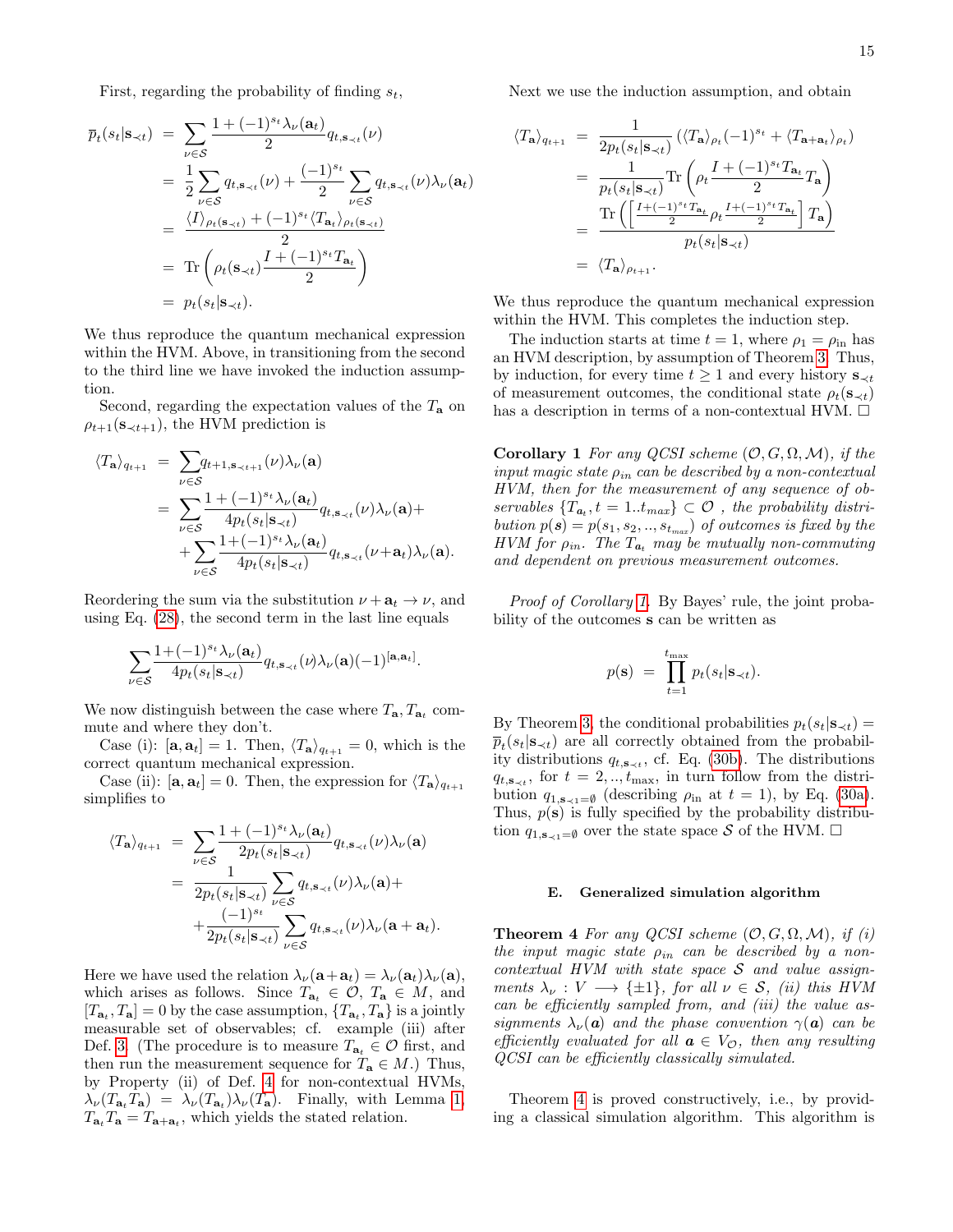## Algorithm 2

- 1. Draw a sample  $\nu \in \mathcal{S}$  from the probability distribution  $q_{1,\mathbf{s}_{\leq 1}=\emptyset}$  describing  $\rho_{\text{in}}$  in the HVM, and set  $\nu_1 := \nu$ .
- 2. For all the measurements of observables  $T_{a_t} \in$  $O$  comprising the circuit, starting with the first,
	- (a) Output the measurement outcome  $\lambda_{\nu_t}(\mathbf{a}_t) \in \{\pm 1\}$  for the observable  $T_{\mathbf{a}_i}$ ,
	- (b) Flip a fair coin, and update the sample

<span id="page-15-1"></span>
$$
\nu_t \longrightarrow \nu_{t+1} = \begin{cases} \nu_t, & \text{if "heads"} \\ \nu_t + \mathbf{a}_t, & \text{if "tails'} \end{cases}, \quad (31)
$$

until the measurement sequence is complete.

3. Repeat until sufficient statistics is gathered.

This algorithm is an almost exact copy of the simulation algorithm encountered in Section [IV B,](#page-9-0) and we comment on the resemblance in Section [V F.](#page-15-0)

Before we proceed to the proof of Theorem [4,](#page-14-0) we briefly discuss what sampling from conditional probability distributions means for the above algorithm. For any sample  $\nu$  drawn in Step 1, while looping through Step 2, a measurement record  $s$  is built up. In every iteration  $t$  of Step 2, the updated sample  $\nu_t$  may be regarded as being drawn from a probability distribution  $\tilde{q}_{t,s_{\prec t}}$ , conditioned on the previous measurement record  $s_{\prec t}$ . So the above simulation algorithm definitely samples. The question is whether it samples from the *correct* distributions, i.e., whether  $\tilde{q}_{t, \mathbf{s}_{\prec t}} = q_{t, \mathbf{s}_{\prec t}}$ , for all  $t = 1, ..., t_{\text{max}}$  and for all s.

Proof of Theorem [4.](#page-14-0) The proof proceeds by demonstrating the correctness and efficiency of the above classical simulation algorithm.

Correctness. We first show that for each time  $t$  and measurement record  $s_{\prec t}$ , the above classical simulation algorithm (i) produces the correct quantum-mechanical conditional probability  $p_t(s_t|\mathbf{s}_{\prec t})$  of obtaining the outcome  $s_t$  in the measurement of the observable  $T_{a_t} \in \mathcal{O}$ , and (ii) samples from the correct conditional probability distribution  $q_{t, \mathbf{s}_{\prec t}}$  of the HVM, which is given by Eq. [\(30\)](#page-13-3).

The proof is by induction. We assume that at time t, the classical simulation algorithm samples from the correct distribution  $q_{t, \mathbf{s}_{\prec t}}$ .

Re (i): Denote the conditional probabilities produced by the simulation algorithm as  $\tilde{p}_t(s_t|\mathbf{s}_{\prec t})$ . A state  $\nu \in \mathcal{S}$ contributes its probability weight  $q_{t, \mathbf{s}_{\prec t}}(\nu)$  to  $\tilde{p}_t(0|\mathbf{s}_{\prec t})$  or  $\tilde{p}_t(1|\mathbf{s}_{\prec t})$  if  $\lambda_{\nu}(T_{\mathbf{a}_t}) = +1$  or  $\lambda_{\nu}(T_{\mathbf{a}_t}) = -1$ , respectively. Therefore,

$$
\tilde{p}_t(s_t|\mathbf{s}_{\prec t}) = \sum_{\nu \in \mathcal{S}} \delta_{\lambda_{\nu}(T_{\mathbf{a}_t}), (-1)^{s_t} q_{t,\mathbf{s}_{\prec t}}(\nu)} = \overline{p}_t(s_t|\mathbf{s}_{\prec t}).
$$

The second equality follows by comparison with Eq. [\(30b\)](#page-13-5). Furthermore,  $\overline{p}_t(s_t | \mathbf{s}_{\prec t}) = p_t(s_t | \mathbf{s}_{\prec t})$  was already demonstrated in the proof of Theorem [3.](#page-13-0) Thus,  $\tilde{p}_t(s_t|\mathbf{s}_{\prec t}) = p_t(s_t|\mathbf{s}_{\prec t}),$  as required.

Re (ii): Through the value assignment in step  $2(a)$ , an internal state  $\nu_t \in \mathcal{S}$  contributes to

$$
\tilde{q}_{t+1,(\mathbf{s}_{\prec t},s_t=0)}, \text{ if } \lambda_{\nu_t}(\mathbf{a}_t) = +1, \tilde{q}_{t+1,(\mathbf{s}_{\prec t},s_t=1)}, \text{ if } \lambda_{\nu_t}(\mathbf{a}_t) = -1.
$$

The update rule for Step  $2(a)$  is thus

$$
q_{t,\mathbf{s}_{\prec t}}(\tau) \xrightarrow{\mathbf{s}_t} q'_{t+1,\mathbf{s}_{\prec t+1}}(\tau) = q_{t,\mathbf{s}_{\prec t}}(\tau) \frac{\delta_{\lambda_{\tau}(\mathbf{a}_t),(-1)^{s_t}}}{p_t(s_t|\mathbf{s}_{\prec t})},
$$

for all  $\tau \in \mathcal{S}$ , and  $p_t(s_t|\mathbf{s}_{\prec t})$  appears for normalization. In step  $2(b)$ , with Eq.  $(31)$ , the update rule is

$$
q'_{t+1, \mathbf{s}_{\prec t+1}} \longrightarrow \tilde{q}_{t+1, \mathbf{s}_{\prec t+1}} = q'_{t+1, \mathbf{s}_{\prec t+1}} * \frac{\delta_{\mathbf{0}} + \delta_{\mathbf{a}_t}}{2},
$$

where "∗" stands for convolution. Using Eq. [\(28\)](#page-13-2), the resulting expression for  $\tilde{q}_{t+1,\mathbf{s}_{\prec t+1}}(\nu)$  matches the expres-sion in Eq. [\(30a\)](#page-13-6), i.e.,  $\tilde{q}_{t+1,s_{\prec t+1}}(\nu) = q_{t+1,s_{\prec t+1}}(\nu)$ , as required. This completes the induction step.

The induction assumption is satisfied for  $t = 1$ , by the first assumption of Theorem [4.](#page-14-0) Thus, by induction, the above algorithm samples from the correct conditional outcome probabilities  $p(s_t|\mathbf{s}_{\prec t})$  for measurement outcomes  $s_t$  and from the correct HVM distributions  $q_{t,s_{\prec t}}$  describing  $\rho_t(s_{\prec t})$ , for all times t and all outcome histories s.

Efficiency. The classical preprocessing of removing the unitaries  $g \in G$  from the circuit is efficient if the function  $\gamma: V \longrightarrow \mathbb{Z}_4$  can be efficiently computed, which holds by assumption. See the proof of Theorem [1.](#page-8-0)

Regarding the simulation algorithm itself, the critical step is 2(a), the evaluation of the function  $\lambda_{\nu}$  on some  $\mathbf{a} \in V$ . Again, the efficiency of this function evaluation is guaranteed by the assumption of the theorem.  $\Box$ 

#### <span id="page-15-0"></span>F. Relation between Algorithms 1 and 2

Algorithms 1 and 2 are very similar. They only differ in the sampling source they have access to. By Theorem [2,](#page-12-1) the sampling source for Algorithm 2, based on noncontextual HVMs, is at least as powerful as the sampling source for Algorithm 1, based on non-negative Wigner functions. By the 1-qubit example of Section  $VC$ , the former source is indeed more powerful.

In the following, we investigate the relation between the two sampling sources in greater detail. The result is that if the initial quantum state  $\rho_{\text{in}}$  can be described by a non-contextual HVM, then it can be represented by an ensemble

$$
\mathcal{E}_{\rho_{\text{in}}} = \left\{ (p_i, \rho_i) \right\},\,
$$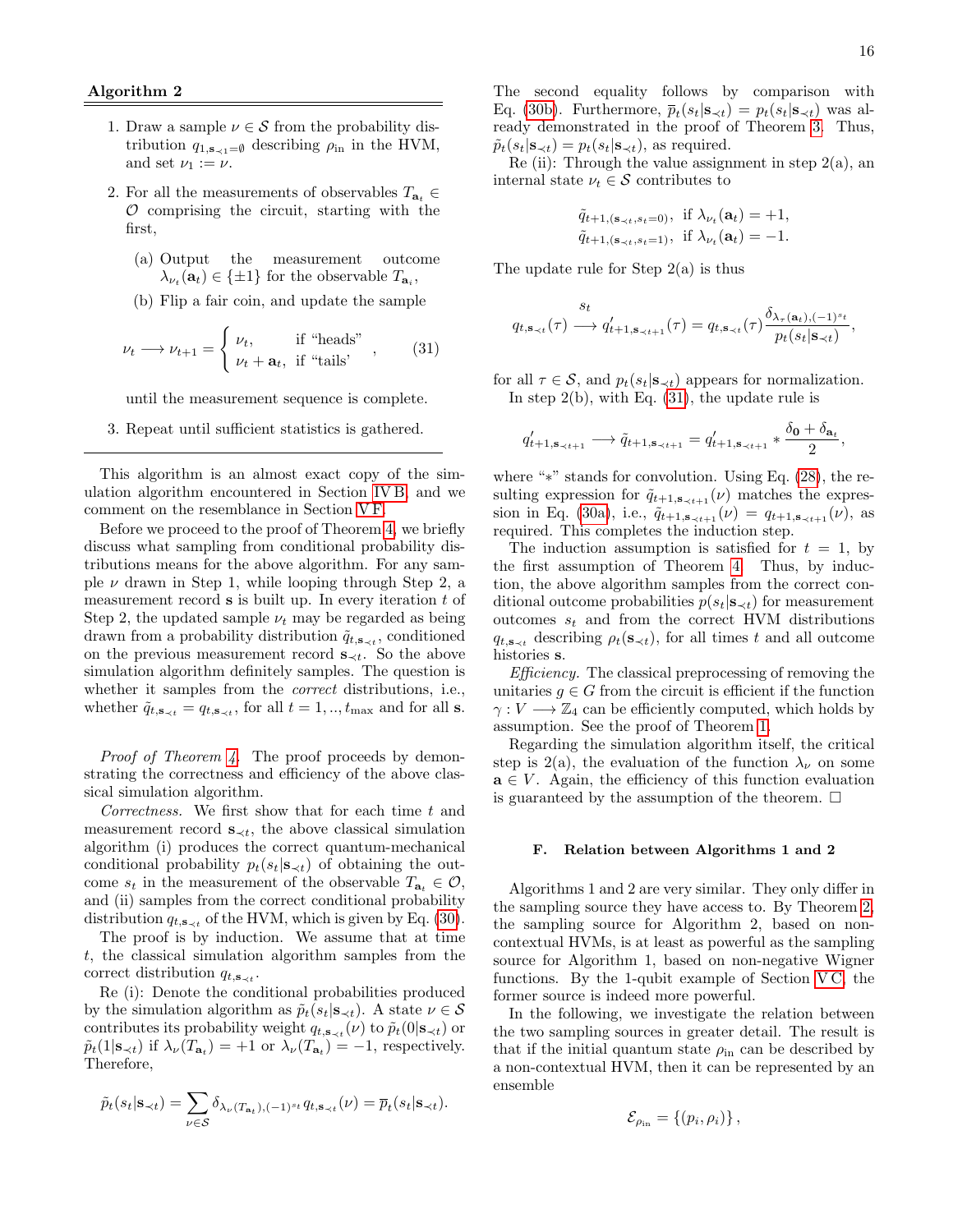such that there are Wigner functions  $W^{\gamma_i}$  for which (i)  $W_{\rho_i}^{\gamma_i} \geq 0$ ,  $\forall i$ , and (ii) the measurement of observables from the set  $\mathcal O$  preserves positivity of the  $W^{\gamma_i}$ ,  $\forall i$ .

Therefore, Algorithm 2 can be simulated by a master algorithm that merely draws samples  $\nu \in \mathcal{S}$  from the non-contextual HVM, and then employs Algorithm 1 as a subroutine for dealing with the samples. This interpretation of Algorithm 2 is developed below.

The state space  $S$  of the HVM can be partitioned into orbits  $[\nu]$  of V,

$$
[\nu] = {\nu + \mathbf{u}, \mathbf{u} \in V} \in \mathcal{S}/V.
$$

Then there exists a special orbit  $[0] \in S/V$  defined by the property that there is a  $\tau_{[0]} \in [0]$  for which the value assignment is constant,  $\lambda_{\tau_{[0]}}(\cdot) \equiv 1$ . With Eq. [\(28\)](#page-13-2) it then follows that

$$
\lambda_{\tau_{[0]}+\mathbf{u}}(\mathbf{a})=(-1)^{[\mathbf{u},\mathbf{a}]},\ \forall \mathbf{a}\in V.
$$

Comparing with Eq. [\(20\)](#page-9-1), we find that the above value assignment  $\lambda_{\tau_{[0]}+\mathbf{u}}(\mathbf{a})$  agrees with the value assignment made by a positive Wigner function Eq. [\(6\)](#page-4-3) considered as an HVM, if we identify, for all  $\mathbf{u} \in V$ ,

$$
(\tau_{[0]} + \mathbf{u}) \in [0] \longleftrightarrow \mathbf{u} \in V.
$$

This motivates the definition of a quantum state  $\rho_{[0]}$  associated with the orbit [0], via

<span id="page-16-0"></span>
$$
W_{\rho_{[0]}}(\mathbf{u}) := \frac{q(\tau_{[0]} + \mathbf{u})}{p_{[0]}}, \ \forall \mathbf{u} \in V,
$$
 (32)

where  $p_{[0]} = \sum_{{\bf u}\in V} q(\tau_{[0]}+{\bf u})$  to ensure proper normalization. The state  $\rho_{[0]}(\mathbf{u})$  is not required to be a valid quantum state, i.e., to be positive semi-definite. The only requirement is a non-negative Wigner function, which is satisfied by definition. The fact that classical sampling algorithms can handle states which have a positive Wigner function but are not proper quantum states is familiar from the qudit case [\[9\]](#page-20-5).

In analogy with Eq. [\(32\)](#page-16-0), we will now define states  $\rho_{[\nu]}$ for all orbits  $[\nu] \in S/V$ . The state  $\rho_{[0]}$  and its cousins will then be used in the interpretation of Algorithm 2.

For any  $[\nu] \in \mathcal{S}/V$ , pick a  $\tau_{[\nu]} \in [\nu]$  and define

<span id="page-16-3"></span>
$$
T_{\mathbf{a}}^{\gamma_{[\nu]}} := \lambda_{\tau_{[\nu]}}^{-1}(\mathbf{a}) T_{\mathbf{a}}, \ \forall \mathbf{a} \in V,\tag{33}
$$

where on the r.h.s.  $T_a = T_a^{\gamma}$ , as defined in Eq. [\(5\)](#page-4-2). Denoting  $\lambda_{\tau_{[\nu]}}(\mathbf{a}) = (-1)^{s_{[\nu]}}(\mathbf{a})$ , for all  $\mathbf{a} \in V$ , we thus have the relation

<span id="page-16-4"></span>
$$
\gamma_{\left[\nu\right]} \equiv \gamma + 2s_{\left[\nu\right]} \mod 4. \tag{34}
$$

From the above definition of  $T_{\mathbf{a}}^{\gamma_{[\nu]}}, \lambda_{\tau_{[\nu]}}(T_{\mathbf{a}}^{\gamma_{[\nu]}})=1$ , for all  $\mathbf{a} \in V$ . We can thus reproduce for any orbit  $[\nu]$  the previous argument for [0]. First, with Eq. [\(28\)](#page-13-2),

<span id="page-16-5"></span>
$$
\lambda_{\tau_{[\nu]}+\mathbf{u}}(T_{\mathbf{a}}^{\gamma_{[\nu]}}) = (-1)^{[\mathbf{a},\mathbf{u}]}, \ \forall \mathbf{a}, \mathbf{u} \in V. \tag{35}
$$



<span id="page-16-2"></span>FIG. 4: Relation between Algorithms 1 and 2. Sampling from the probability distribution underlying a non-contextual HVM may be viewed as a two-stage process. Stage 1: Sampling from a probability distribution  $\{p_i\}$  over Wigner functions, Stage 2: Sampling from the phase space w.r.t. to the Wigner function chosen in the first stage.

Again by comparison with Eq. [\(20\)](#page-9-1), the value assignments by the HVM and by the Wigner function  $W^{\gamma_{[\nu]}}$ match if we identify, for all  $\mathbf{u} \in V$ ,

$$
(\tau_{\lbrack\nu\rbrack} + \mathbf{u}) \in [\nu] \longleftrightarrow \mathbf{u} \in V. \tag{36}
$$

A state  $\rho_{[\nu]}$  associated with any orbit  $[\nu] \in \mathcal{S}/V$  can now be defined, via

<span id="page-16-1"></span>
$$
W_{\rho_{\lbrack\nu\rbrack}}^{\gamma_{\lbrack\nu\rbrack}}(\mathbf{u}) := \frac{q(\tau_{\lbrack\nu\rbrack} + \mathbf{u})}{p_{\lbrack\nu\rbrack}}, \ \forall \mathbf{u} \in V. \tag{37}
$$

Therein,  $p_{[\nu]} = \sum_{\mathbf{u} \in V} q(\tau_{[\nu]} + \mathbf{u})$ . As before with  $\rho_{[0]}(\mathbf{u}),$ the state  $\rho_{[\nu]}(\mathbf{u})$  is not required to be positive semidefinite.

*Remark:* For each  $[\nu] \in S/V$ , the choice of the representative  $\tau_{[\nu]}$  is arbitrary. Different choices lead to different  $\gamma_{\vert \nu \vert}$ , which are, however, related in a simple way. Namely, the corresponding Wigner functions differ only by translation. By contrast, the Wigner functions  $W^{\gamma_{[\nu]}}$ and  $W^{\gamma_{\lbrack\nu']}}$ , for any  $\lbrack\nu'\rbrack \neq \lbrack\nu]$ , are not equivalent under translation.

With the above, we can now re-interpret the sampling from the HVM as the following two-stage process. In the first stage, equivalence classes  $[\nu] \in \mathcal{S}/V$  are sampled from, according to the probabilities  $\{p_{[\nu]}\}\$ . In the second stage, given a particular class  $[\nu]$ , the phase space V is sampled from, according to the conditional probability distribution  $q|_{[\nu]}/p_{[\nu]}$ . The conditional probability distributions  $q|_{[\nu]}/p_{[\nu]}$  over  $V$  are regarded as Wigner functions  $W_{\rho_{[\nu]}}^{\gamma_{[\nu]}}$  of states  $\rho_{[\nu]}$  associated with the orbits  $[\nu]$ , cf. Eq.  $(37)$ . See Fig. [4](#page-16-2) for illustration.

Algorithm 2 can thus be simulated by a master algorithm calling Algorithm 1 as a subroutine, as follows. Step 1: A sample  $\nu \in \mathcal{S}$  is drawn. This sample is converted into the into the pair  $([\nu] \in \mathcal{S}, \mathbf{u} \in V)$ , such that  $\nu = \tau_{\nu} + \mathbf{u}$ . Step 2: Algorithm 1 is called, with the sample  $\mathbf{u}_1 := \mathbf{u}$  being handed over.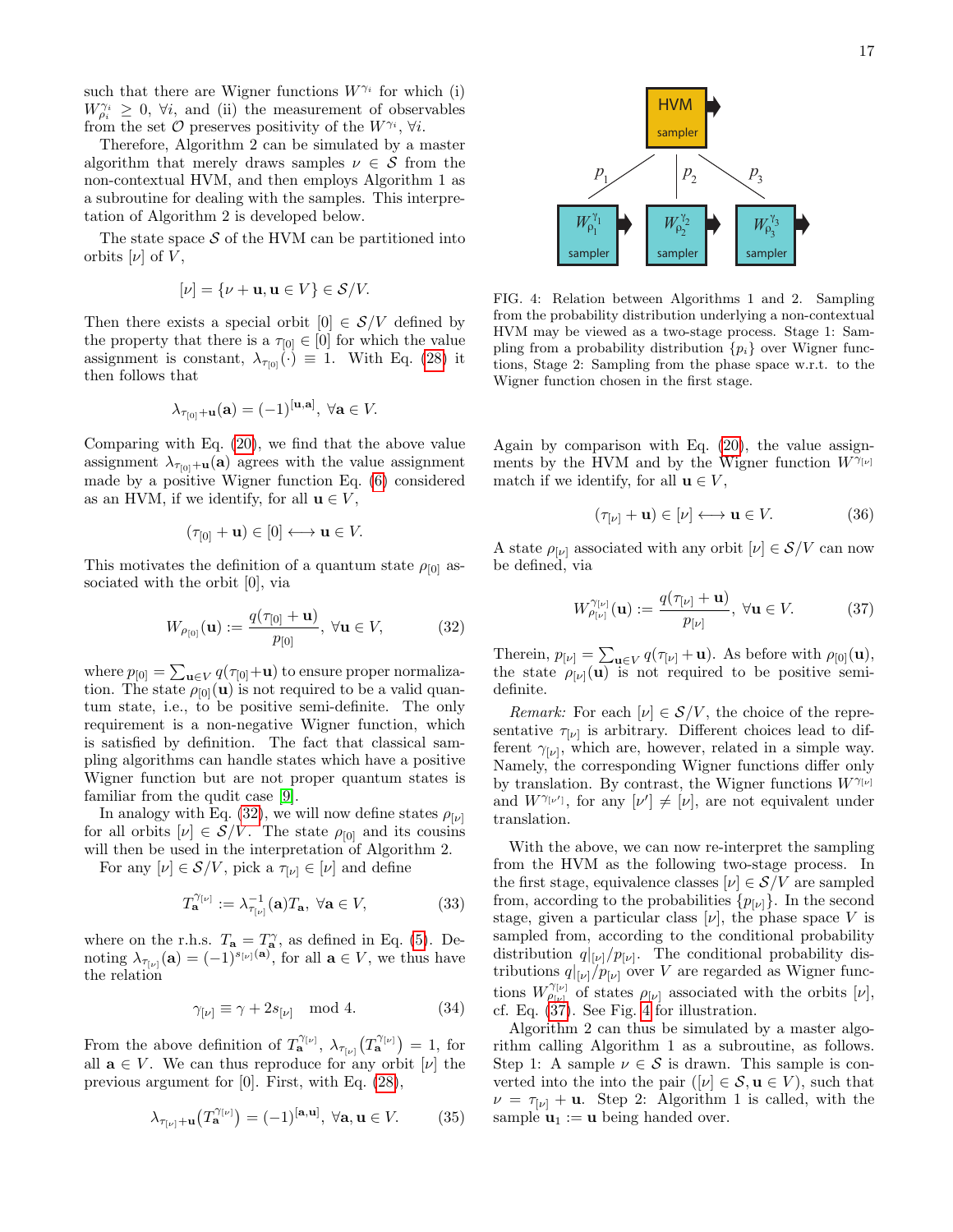The orbit  $[\nu]$  has no influence on how Algorithm 1 runs, but needs to be taken into account when the simulated measurement outcomes are returned. Namely, Algorithm 1 returns the values for  $T_{a_t}^{\gamma_{[\nu]}},$  not for the  $T_{a_t}$  with the standard phase convention  $\gamma$ . A conversion of those values is thus necessary, which proceeds by Eq. [\(33\)](#page-16-3).

There is one more item to check: To employ sampling from Wigner functions  $W^{\gamma_{[\nu]}}$  as a subroutine, the measurement of observables which leave positive Wigner functions W positive must also leave all Wigner functions  $W^{\gamma_{[\nu]}}$  positive. Denote by  $\mathcal{O}_{[\nu]}$  the non-extendable set of directly measurable observables w.r.t. the phase convention  $\gamma_{[\nu]}$  (i.e., the set of Pauli observables whose measurement preserves non-negativity of the Wigner function  $W^{\gamma_{[\nu]}}$ ). By Lemma [4,](#page-7-2)  $\mathcal{O}_{[\nu]}$  is unique and of form Eq. [\(16\)](#page-7-3). Then, we have the following result.

**Lemma 8** For all  $[\nu] \in S/V$ , it holds that  $\mathcal{O}_{[\nu]} = \mathcal{O}_{max}$ .

In addition, we note that the states  $\rho_{[\nu]}$ , defined in Eq. [\(37\)](#page-16-1) have the following relation to the input state  $\rho_{\rm in}$  of the computation.

**Lemma 9** For any QCSI scheme  $(0, G, \Omega, M)$ , if the input state  $\rho_{in}$  has a non-contextual HVM description, then the states  $\rho_{[\nu]}$  provide an ensemble representation  $\mathcal{E}_{\rho_{in}} = \left\{ (p_{[\nu]}, \rho_{[\nu]}), [\nu] \in \mathcal{S}/V \right\} \text{ of } \rho_{in}, \text{ i.e.,}$ 

<span id="page-17-3"></span>
$$
\rho_{in} = \sum_{[\nu] \in S/V} p_{[\nu]} \rho_{[\nu]}.
$$
\n(38)

Multiple Wigner functions have previously been discussed in the context of QCSI [\[10\]](#page-20-19). Therein, a quantum state is considered classical if all its Wigner functions are positive. Our viewpoint is the opposite. For a state to be considered classical, not even a single one of its Wigner functions has to be positive.

Proof of Lemma [8.](#page-17-2) By Eq.  $(8)$ , for any phase convention  $\gamma$  it holds that

$$
\beta(\mathbf{a}, \mathbf{b}) = \gamma(\mathbf{a}) + \gamma(\mathbf{b}) - \gamma(\mathbf{a} + \mathbf{b}) + 2\mathbf{a}_X \mathbf{b}_Z \mod 4.
$$

Then, by Eq. [\(34\)](#page-16-4), the function  $\beta$  based on a specific  $\gamma$ and the functions  $\beta_{\lbrack\nu\rbrack}$  based on the corresponding  $\gamma_{\lbrack\nu\rbrack}$  are related via

$$
\beta_{[\nu]}(\mathbf{a},\mathbf{b}) = \beta(\mathbf{a},\mathbf{b}) + 2\left(s_{[\nu]}(\mathbf{a}) + s_{[\nu]}(\mathbf{b}) - s_{[\nu]}(\mathbf{a} + \mathbf{b})\right),\,
$$

where the addition is again mod 4. Now assume that  $T_{\mathbf{a}} \in \mathcal{O}$  and that  $[\mathbf{a}, \mathbf{b}] = 0$ . Then,  $\{T_{\mathbf{a}}, T_{\mathbf{b}}\}$  is a jointly measurable set of observables, and thus, by Property (ii) of Def. [4,](#page-11-2)  $s_{[\nu]}(a)+s_{[\nu]}(b)-s_{[\nu]}(a+b) \mod 2=0$ . Hence,

$$
\beta_{\lbrack\nu\rbrack}(\mathbf{a},\mathbf{b})=\beta(\mathbf{a},\mathbf{b}),\ \forall\,\lbrack\nu\rbrack\in\mathcal{S}/V,
$$

for all above pairs  $\mathbf{a} \in V_{\mathcal{O}}$ ,  $\mathbf{b} \in V$ . Thus, by Lemma [1,](#page-5-2) the measurement of  $T_a$  preserves positivity of the Wigner function  $W^{\gamma}$  if and only if it preserves positivity of the Wigner function  $W^{\gamma_{[\nu]}},$  for any  $[\nu] \in \mathcal{S}/\tilde{V}$ .  $\square$ 

*Proof of Lemma [9.](#page-17-3)* Since the  $T_a$ ,  $a \in V$ , form a basis of Hermitian operators on  $n$  qubits, it suffices to show that  $\langle T_{\mathbf{a}} \rangle_{\rho_{\text{in}}} = \langle T_{\mathbf{a}} \rangle_{\sum_{[\nu]} p_{[\nu]} \rho_{[\nu]}},$  for all  $\mathbf{a} \in V$ .

$$
\langle T_{\mathbf{a}} \rangle_{\sum_{[\nu]} p_{[\nu]} \rho_{[\nu]}} = \sum_{[\nu]} p_{[\nu]} \langle T_{\mathbf{a}} \rangle_{\rho_{[\nu]}}
$$
  
\n
$$
= \sum_{[\nu]} p_{[\nu]} \lambda_{\tau_{[\nu]}}(\mathbf{a}) \langle T_{\mathbf{a}}^{\gamma_{[\nu]}} \rangle_{\rho_{[\nu]}}
$$
  
\n
$$
= \sum_{[\nu]} p_{[\nu]} \lambda_{\tau_{[\nu]}}(\mathbf{a}) 2^{n} \sum_{\mathbf{u} \in V} W_{\rho_{[\nu]}}^{\gamma_{[\nu]}}(\mathbf{u}) W_{T_{\mathbf{a}}^{\gamma_{[\nu]}}}^{\gamma_{[\nu]}}(\mathbf{u})
$$
  
\n
$$
= \sum_{[\nu]} \lambda_{\tau_{[\nu]}}(\mathbf{a}) \sum_{\mathbf{u} \in V} q(\tau_{[\nu]} + \mathbf{u}) (-1)^{[\mathbf{a}, \mathbf{u}]}
$$
  
\n
$$
= \sum_{\nu \in S} q(\nu) \lambda_{\tau_{[\nu]}}(\mathbf{a}) \lambda_{\nu} (T_{\mathbf{a}}^{\gamma_{[\nu]}})
$$
  
\n
$$
= \sum_{\nu \in S} q(\nu) \lambda_{\nu} (T_{\mathbf{a}})
$$
  
\n
$$
= \langle T_{\mathbf{a}} \rangle_{\rho_{\text{in}}},
$$

<span id="page-17-2"></span>as required. We used Eq. [\(33\)](#page-16-3) in line 2 above, Eq. [\(37\)](#page-16-1) in line 4, Eq. [\(35\)](#page-16-5) in line 5, and Eq. [\(33\)](#page-16-3) in line 6.  $\Box$ 

# <span id="page-17-0"></span>VI. A QUBIT SCHEME OF QCSI WITH MATCHING WIGNER FUNCTION

#### A. Definition of the Wigner function

In this section we focus on the properties of a single Wigner function. We make the choice

$$
\gamma(\mathbf{a}) = \mathbf{a}_Z \cdot \mathbf{a}_X \mod 4,\tag{39}
$$

which has the important and rare consequence that the corresponding Wigner function factorizes,  $W_{\rho\otimes \sigma} = W_{\rho}$ .  $W_{\sigma}$  for all states  $\rho$ ,  $\sigma$ . In fact, the factorization property already holds on the level of the Heisenberg-Weyl operators Eq. [\(5\)](#page-4-2),

<span id="page-17-5"></span>
$$
T_{\mathbf{a}} \otimes T_{\mathbf{b}} = T_{\mathbf{a} + \mathbf{b}}.\tag{40}
$$

#### <span id="page-17-1"></span>B. The set  $O$  of directly measurable observables

<span id="page-17-4"></span>**Lemma 10** For  $\gamma(\mathbf{a}) = \mathbf{a}_Z \cdot \mathbf{a}_X \mod 4$ , the unique nonextendable consistent set O of directly measurable observables is the set of all local Pauli operators,  $\mathcal{O}$  =  $\{\pm X_i, \pm Y_i, \pm Z_i |, i = 1, ..., n\}.$ 

This means first of all that  $W^0$  has a corresponding QCSI scheme, and, perhaps surprisingly, spatial locality plays a role in it. Below, we first prove Lemma [10,](#page-17-4) and then flesh out the QCSI scheme corresponding to  $W<sup>0</sup>$ .

*Proof of Lemma [10.](#page-17-4)* We first show that the set  $\mathcal{O} =$  $\{X_i, Y_i, Z_i |, i = 1, ..., n\}$  satisfies the defining conditions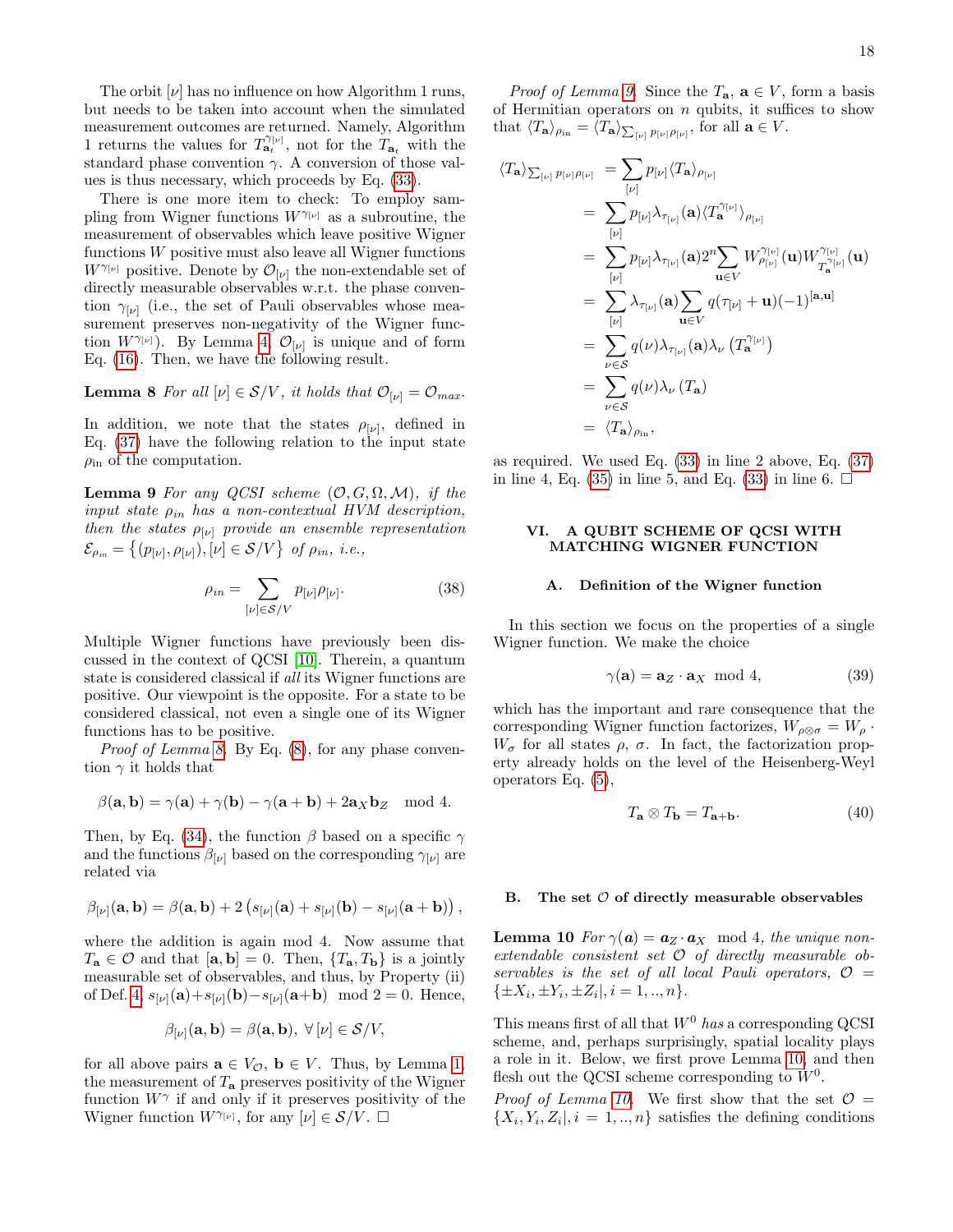Eqs. [\(9\)](#page-5-1), [\(15\)](#page-7-1). Consider two commuting Pauli observables  $T_{\rm b}$ ,  $T_{\rm c}$  such that  $T_{\rm b}$  is local to qubit k, and  $T_{\rm c}$  is written as  $T_c = T_{c'+c''} = T_{c'} \otimes T_{c''}$ , where  $T_{c'}$  acts nontrivially only on qubit k, and  $T_{\mathbf{c}^{\prime\prime}}$  acts nontrivially only on the complement of qubit  $k$ . Then,

$$
T_{\mathbf{b}}T_{\mathbf{c}} = T_{\mathbf{b}}T_{\mathbf{c}'} \otimes T_{\mathbf{c}''}
$$
  
=  $i^{-\beta(\mathbf{b}, \mathbf{c}')}T_{\mathbf{b}+\mathbf{c}'} \otimes T_{\mathbf{c}''}$   
=  $i^{-\beta(\mathbf{b}, \mathbf{c}')}T_{(\mathbf{b}+\mathbf{c}')+\mathbf{c}''}$   
=  $i^{-\beta(\mathbf{b}, \mathbf{c}')}T_{\mathbf{b}+\mathbf{c}}.$ 

Therein, in lines 1 and 3 we used the property Eq. [\(40\)](#page-17-5).

Since  $T_{\mathbf{b}}$  and  $T_{\mathbf{c}}$  are commuting,  $\beta(\mathbf{b}, \mathbf{c}') \in \{0, 2\}.$ Since  $T<sub>b</sub>$  is local, by going through all the cases of local Pauli operators we find that  $\beta(\mathbf{b}, \mathbf{c}') \in \{0, \pm 1\}$ . Thus,  $\beta(\mathbf{b}, \mathbf{c}') = 0$  is the only choice that satisfies both constraints. Therefore,

<span id="page-18-0"></span>
$$
T_{\mathbf{b}+\mathbf{c}} = T_{\mathbf{b}} T_{\mathbf{c}},\tag{41}
$$

whenever  $[T_{\mathbf{b}}, T_{\mathbf{c}}] = 0$ , and  $T_{\mathbf{b}}$  is local. Condition [\(9\)](#page-5-1) is thus satisfied.

Next, since every multi-local Pauli operator can be written as a tensor product of local Pauli operators, and the local Pauli operators in such an expansion trivially commute, it follows that  $V_M = V$ , as required by con-dition [\(15\)](#page-7-1). We have thus shown that  $\{X_i, Y_i, Z_i\}$ ,  $i =$  $1, ..., n$  is a possible set  $\mathcal{O}$ .

It remains to prove that the above  $\mathcal O$  is non-extendable, i.e., that  $\mathcal O$  cannot contain any additional observable without violating the condition Eq.  $(9)$ . Uniqueness then follows from Lemma [4.](#page-7-2)

For  $n = 1$  this is clear, and we only need to discuss the case of  $n \geq 2$ . To this end, consider the two-local Pauli operators, beginning with  $Y \otimes Y$ .



 $Y \otimes Y$  is part of a context with  $\beta = 2 \neq 0 \mod 4$ . Therefore, with Lemma [1,](#page-5-2)  $Y \otimes Y \notin \mathcal{O}$ .

Now, conjugate the observables in the above diagram under a local Clifford unitary, and readjust the signs such that only observables  $T_a$  appear. In this way, any twolocal Pauli observable can appear in the bottom left corner of the diagram. We observe that the four observables in the top left corner of the diagram will remain local under such a transformation. As we have shown, all local Pauli operators  $T_{\rm b}$  satisfy Eq. [\(41\)](#page-18-0) for all commuting  $T_{\rm c}$ . Hence, (i) The four  $\beta$ s involving local observables remain  $\beta = 0$ . (ii) The six  $\beta$  appearing in the square must sum to 2 mod 4, as per Mermin's argument. Combining these two facts, we find that the two  $\beta$  involving the observable in the bottom right corner of the diagram cannot simultaneously be zero. Hence this observable cannot be in  $\mathcal O$ . Thus, no two-local Pauli observable is in  $\mathcal O$ .

Next, consider a Pauli observable  $T<sub>b</sub>$  with a support of size greater than 2. Be  $J$  a set of two sites in the support of  $T_{\mathbf{b}}$ ,  $J = \{j, k\} \subset \text{supp}(T_{\mathbf{b}})$ , and denote by  $T_{\mathbf{b}}$  the restriction of  $T_{\mathbf{b}}$  to J, and by  $T_{\mathbf{b}}$  the restriction of  $T<sub>b</sub>$  to the complement of J. Then, with Eq. [\(40\)](#page-17-5),  $T_{\mathbf{b}}=T_{\mathbf{b}'+\mathbf{b}''}=T_{\mathbf{b}'}\otimes T_{\mathbf{b}''}.$  Now consider a second Pauli operator  $T_c$  that commutes with  $T<sub>b</sub>$  and has support on J only. Then, using the property Eq. [\(40\)](#page-17-5),

$$
T_{\mathbf{b}}T_{\mathbf{c}} = T_{\mathbf{b}''} \otimes T_{\mathbf{b}'}T_{\mathbf{c}}
$$
  
=  $i^{\beta(\mathbf{b}', \mathbf{c})}T_{\mathbf{b}''} \otimes T_{\mathbf{b}'+\mathbf{c}}$   
=  $i^{\beta(\mathbf{b}', \mathbf{c})}T_{\mathbf{b}''+(\mathbf{b}'+\mathbf{c})}$   
=  $i^{\beta(\mathbf{b}', \mathbf{c})}T_{\mathbf{b}+\mathbf{c}}$ .

By the previous argument for two-local operators, for any  $T<sub>b</sub>$  with support on two or more qubits, a commuting twolocal Pauli operator  $T_c$  can be found such that  $\beta({\bf b}',{\bf c})=$ 2. Then, with Lemma [1,](#page-5-2)  $\pm T_{\mathbf{b}} \notin \mathcal{O}$ .  $\square$ 

Remark: From the proof of Lemma [10](#page-17-4) it is only a small step to show that the above  $\mathcal O$  is the only consistent set for  $\gamma(\mathbf{a}) = \mathbf{a}_Z \cdot \mathbf{a}_X \mod 4$ , extendable or not. Namely, it follows from the condition [\(15\)](#page-7-1) that all local Pauli operators must be present in  $\mathcal{O}$ . If any local Pauli operator is removed, then  $V_M = V$  no longer holds.

From Eq. [\(4\)](#page-4-0) it follows that the set  $\Omega$  of free states are tensor products of one-qubit stabilizer states. The group of free unitary gates therefore is the local Clifford gates.

#### C. Magic states and universality

From the perspective of computational universality of QCSI, all we don't know yet is what the magic states are. Since all state preparations and measurements are local in the present situation, any entanglement needed in the computation must be brought in by the magic state. That is, there is only one big entangled magic state. Factors of tensor product states cannot be coupled by the free operations.

In fact, one possibility is to use as magic state a slightly modified cluster state. We consider a set of qubits located on the vertices of a square lattice graph. We denote the set of its sites by  $V$  and its adjacency matrix by Γ. We single out a subset  $\mathcal{R} \subset \mathcal{V}$  of sites which are sufficiently sparse. Denote by A the observable  $\frac{X+Y}{\sqrt{2}}$  $\frac{Y}{2}$ . With those definitions the resource state  $|\Psi\rangle$  is the unique joint eigenstate with eigenvalue 1 of the stabilizer operators

$$
K_a^X := X_a \bigotimes_{b \in \mathcal{V}} Z_b^{\Gamma_{ab}}, \text{ if } a \in \mathcal{V} \backslash \mathcal{R}, \tag{42}
$$

<span id="page-18-2"></span><span id="page-18-1"></span>
$$
K_a^A := A_a \bigotimes_{b \in \mathcal{V}} Z_b^{\Gamma_{ab}}, \text{ if } a \in \mathcal{R}.
$$
 (43)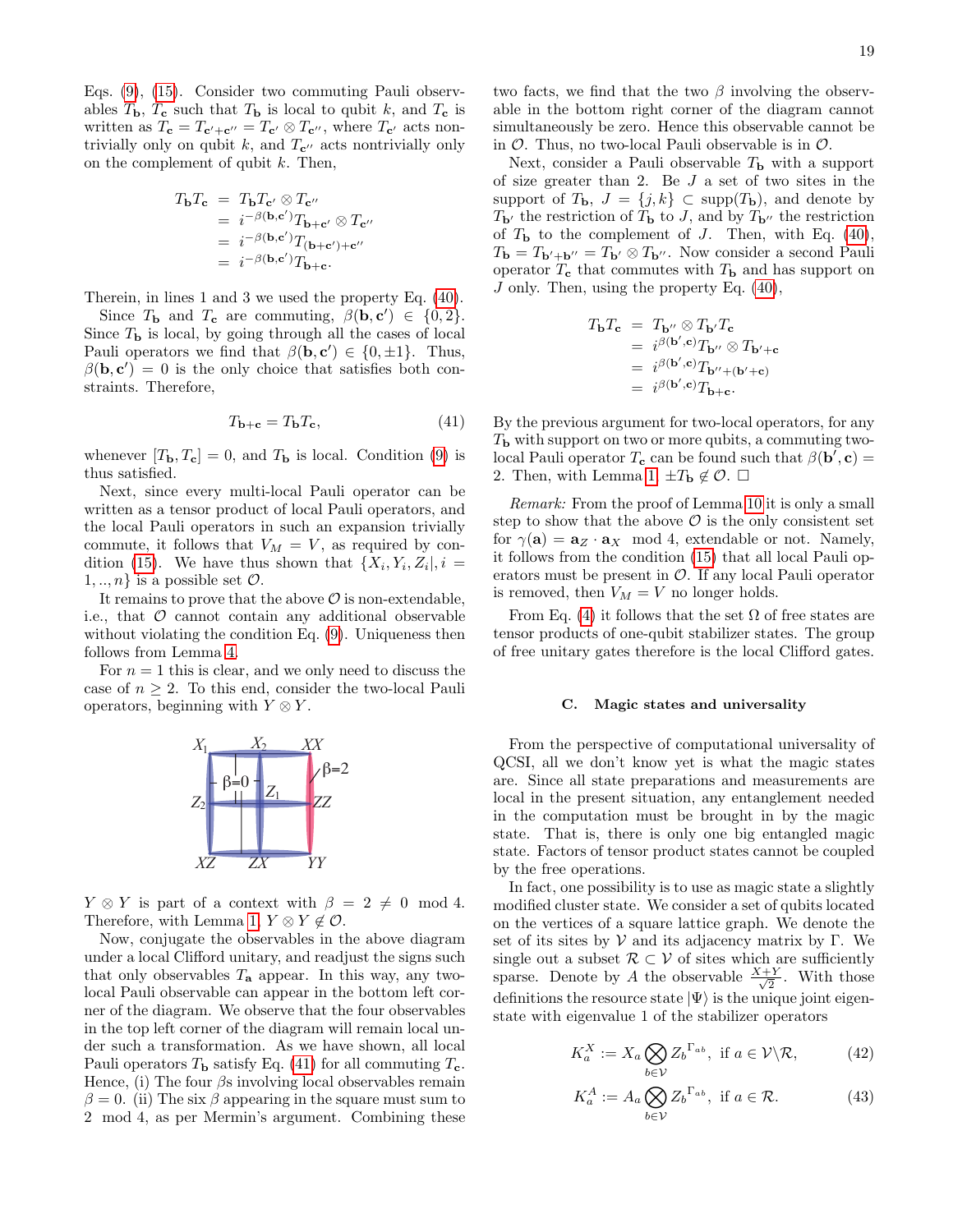

<span id="page-19-1"></span>FIG. 5: QCSI with modified cluster state of Eqs. [\(42\)](#page-18-1), [\(43\)](#page-18-2) as magic state, which is subjected to measurements of local Pauli operators  $X_i$ ,  $Y_j$ ,  $Z_k$ , for all  $i, j \neq i, k \neq i, j \in \mathcal{V}$ . The role of the Z-measurements is to cut out of the plane a web corresponding to some layout of a quantum circuit, and the X-measurements drive the MBQC-simulation of this circuit [\[41\]](#page-20-33). The qubit in  $R$  is displayed in red. By "re-routing" a wire piece, one may choose between implementing and not implementing a non-Clifford gate. (a) Identity operation on the logical state space, (b) Logical gate  $e^{i\pi/4 Z}$ .

That this leads to universal quantum computation is easily shown by standard arguments pertaining to measurement-based quantum computation (MBQC). See Fig. [5](#page-19-1) for illustration.

While being a valid scheme of QCSI, this is also MBQC. The distinction between MBQC and QCSI is thus blurred. By various equivalence transformations, we can make the above computational scheme look more like the known QCSI schemes, or more like standard MBQC.

Equivalent scheme 1. In all QCSI schemes worked out to date [\[10\]](#page-20-19), [\[9\]](#page-20-5), [\[6\]](#page-20-2), [\[7\]](#page-20-3), the magic states are local to single or at most 2 particles. Although this is by no means necessary, we are used to those states being injected into the computation one by one. If desired, we may convert the above computational scheme into such a form, by conjugating it—the resource state, the measurable observables in  $\mathcal{O}$ , and the Wigner function  $W^0$ —under the unitary transformation

$$
U_{\text{Ising}} = \prod_{i,j \in \mathcal{V}} (\Lambda(Z)_{i,j})^{\Gamma_{ij}}.
$$
 (44)

In this way, we arrive at the following equivalent computational scheme. The resource state  $|\Psi\rangle$  is converted into a tensor product state of individual qubits being in the state  $|+\rangle_i$ , defined by  $X|+\rangle = |+\rangle$ , for  $i \in \mathcal{V}\backslash \mathcal{R}$ , and  $|A\rangle_j$ , defined by  $A|A\rangle = |A\rangle$ , for  $j \in \mathcal{R}$ . The new magic states are thus the local states  $|A\rangle_i$ .

The new set  $\mathcal{O}_1$  of directly measure observables is  $\mathcal{O}_1$  =  ${K_a^X, K_a^Y, Z_a, a = 1, ..., n},$  where  $K_a^Y = Y_a \bigotimes_{b \in \mathcal{V}} Z_b^{\Gamma_{ab}}.$ 

Equivalent scheme 2. We note in Eq.  $(43)$  that stabilizer operators  $K^A$  of the magic state  $|\Psi\rangle$  are not exactly stabilizer operators of cluster states. Therefore, we may apply the equivalence transformation

$$
U_{\rm loc} = \bigotimes_{j \in \mathcal{R}} e^{-i\pi/4 Z_j}
$$

,

and obtain as the new magic state the standard cluster state. The new measurable observables are

$$
\mathcal{O}_2 = \{X_i, Y_i, A_j, A'_j, Z_k | a \in \mathcal{V} \backslash \mathcal{R}, j \in \mathcal{R}, k = 1..n\},\
$$

where  $A' = (X - Y)/\sqrt{ }$ 2. We note that the measurable observables which are not  $Zs$  are of the form

$$
O_i = \cos \phi_i X_i \pm \sin \phi_i Y_i,
$$

as standard in MBQC [\[41\]](#page-20-33). A minor deviation from the standard remains. Namely, for each site  $i$ , only a single setting out of two is available for the measurement angle, either  $\phi_i = 0$  or  $\phi_i = \pi/4$ . In standard MBQC, any angle  $\phi_i \in [0, \pi/2]$  may be chosen. However, the present restriction does not affect computational universality.

# <span id="page-19-0"></span>VII. CONCLUSION

In this paper, we have constructed a tomographically and informationally complete QCSI scheme for qubits in which contextality of the magic states is necessary for quantum computational universality. This case had remained open after the previously described schemes for qudits [\[6\]](#page-20-2) and rebits [\[7\]](#page-20-3). More generally, we have shown that for all QCSI schemes on qubits satisfying the postulates (P1)-(P3), for  $n \geq 2$  qubits, contextuality is necessary for quantum computational universality.

We also investigated the role of Wigner functions for the qubit case. The purpose of the Wigner function  $W^{\gamma}$  is to explain the near-classicality of the free sector of QCSI, i.e. the operations in QCSI which are not considered resources. We found the following features of interest:

(i) In contrast to the qudit and the rebit case described in the literature, for general QCSI schemes on qubits, the free unitary gates may introduce negativity into Wigner functions without compromising efficient classical simulability. The violation of positivity can be very large as measured by mana [\[38\]](#page-20-30).

(ii) Any choice Eq. [\(5\)](#page-4-2) of the phase convention  $\gamma$  for the Wigner function  $W^{\gamma}$  severely constrains the possible corresponding QCSI schemes. In particular, whenever a QCSI scheme exists for a given function  $\gamma$ , the nonextendable such scheme is unique.

An open problem is the classification of QCSI schemes, in particular the non-extendable ones. Enumeration by the different phase conventions  $\gamma$  for the Pauli operators Eq. [\(5\)](#page-4-2) is not a satisfactory approach, since for the overwhelming majority of functions  $\gamma$  no corresponding QCSI scheme exists. A further open question is the characterization of the magic states for all QCSI schemes.

In this work, we have used classical simulation of quantum computation as a tool to identify quantum resources required for a speed-up. More generally, determining the cost of simulating universal quantum computing classically is fascinating open question; See e.g. [\[42\]](#page-20-34), [\[43\]](#page-20-35).

Acknowledgments. RR thanks Terry Rudolph for discussion. This work has been funded by NSERC (ND, CO and RR), SIQS (JBV), AQuS (JBV), Cifar (ND and RR), and IARPA (RR). RR is Fellow of the Cifar Quantum Information Program.